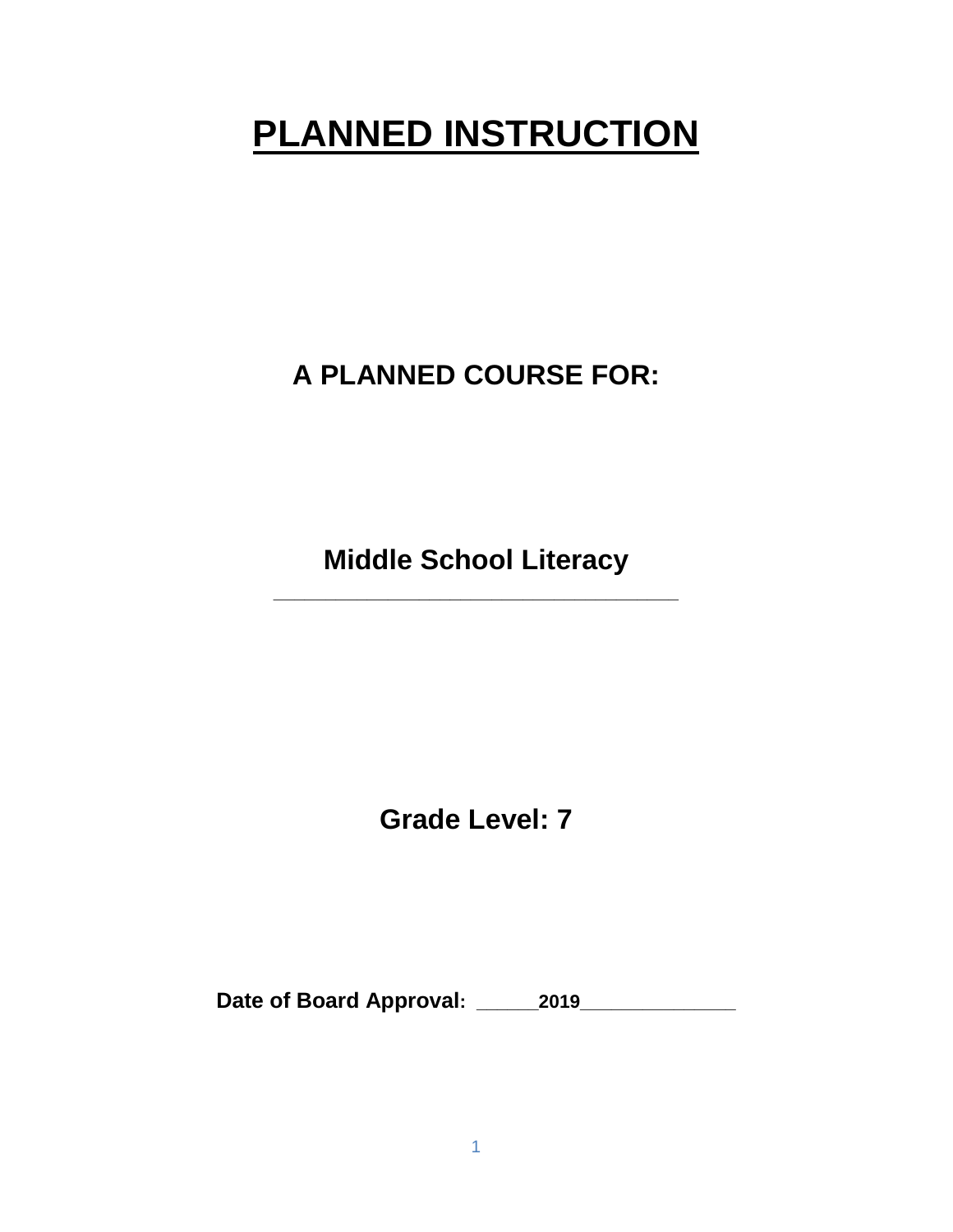# **Planned Instruction**

# **Title of Planned Instruction: Middle School Literacy**

#### **Subject Area: English Language Arts Grade(s): 7**

**Course Description:** This reading course is designed for middle school students to increase and develop reading comprehension skills as well as expand reading vocabulary. The course includes comprehensive strategies to accommodate a diverse range of learning styles. Students will learn specific strategies to improve their independent reading performance and develop methods to aid in text comprehension. The application of these metacognitive strategies will increase students' ability to read and interact with text. Students will learn close reading skills to practice annotating, inferring, connecting, analyzing text, and forming a written response. A balance of fiction and nonfiction texts are used. Reading vocabulary will be expanded through learning selected words derived from the reading, analyzing the structure of words, and using context clues. Technology is integrated whenever appropriate to support and enhance learning. The course is based upon the Pennsylvania Core Standards for English Language Arts. Specific eligible content is addressed throughout the year with a focus on PSSA skills and practice. Instructional methods provide ample time to develop active strategies to meet the needs of individual students and apply these strategies to strengthen reading fluency, reading comprehension, and vocabulary development.

#### **Time/Credit for the Course: Full Course**

**Curriculum Writing Committee: Krysia Caldwell, Anna Masker**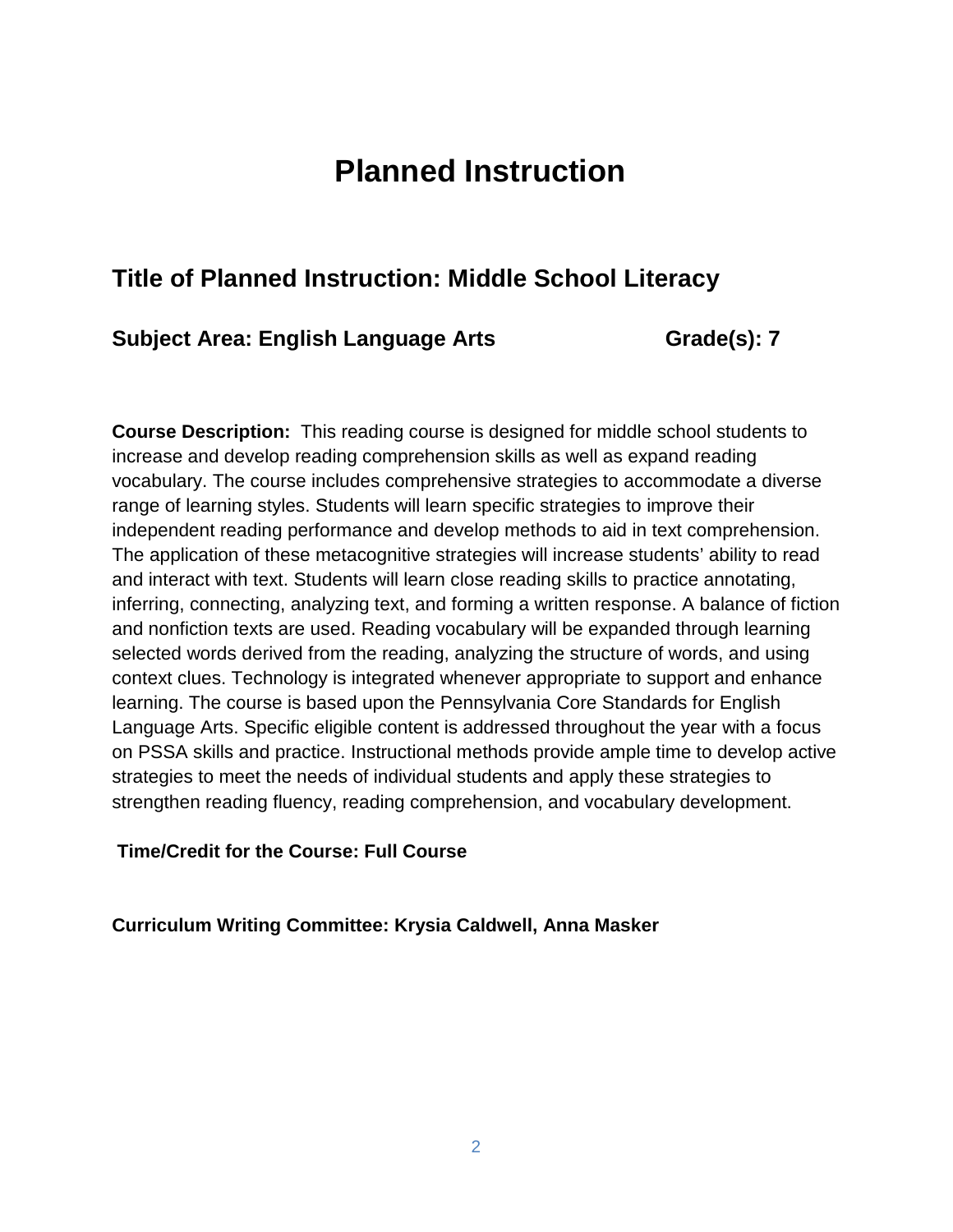# **Curriculum Map**

- 1. **Marking Period One:**
- **Overview based on 45 days:**

Strategic readers derive meaning from informational and literary text by interaction before, during and after reading.

#### **Marking Period One - Goals: Understanding of Reading Comprehension:**

- Making connections
- Building content knowledge
- Making predictions
- Identifying central idea
- Cite textual evidence
- Make inferences and generalizations
- Summarize
- Generate questions
- Close reading and annotating of text
- Theme

#### **ELA-Focus Skills:**

- Author's style and structure
- Author's purpose
- Cause and effect patterns
- Central ideas
- Imagery and metaphor
- Figurative language
- Poetry analysis
- Story structure: plot, theme, conflict, motivation, characterization, tone, additional literary elements, etc.
- Analysis of a TDA prompt
- TEA paragraph structure
- Trace and evaluate an argument

#### **2. Marking Period Two:**

● **Overview based on 45 days:**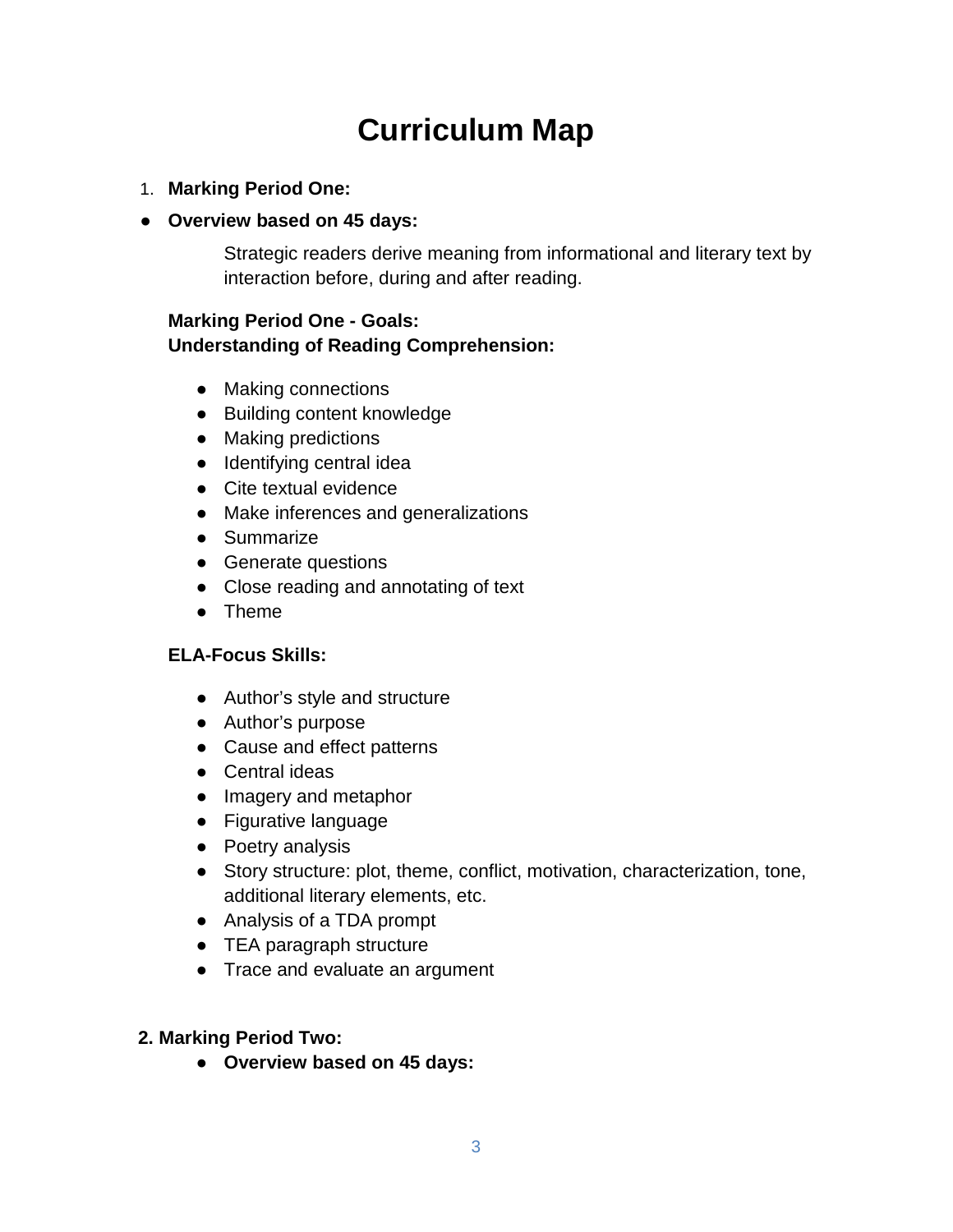Strategic readers derive meaning from informational and literary text by interaction before, during and after reading.

#### **Marking Period Two - Goals:**

#### **Understanding of Reading Comprehension:**

- Making connections
- Building content knowledge
- Making predictions
- Identifying central idea
- Cite textual evidence
- Make inferences and generalizations
- Summarize
- Generate questions
- Close reading and annotating of text
- Theme

#### **ELA-Focus Skills:**

- Elements of a myth
- Structure of a fictional narrative
- Characterization
- Theme analysis
- Literary connections between stories and genres
- Poetry analysis
- Story elements and structure: plot and setting, motivation and irony
- Structure of a text dependent analysis essay
- Analysis of a novel
- Analysis of poetic form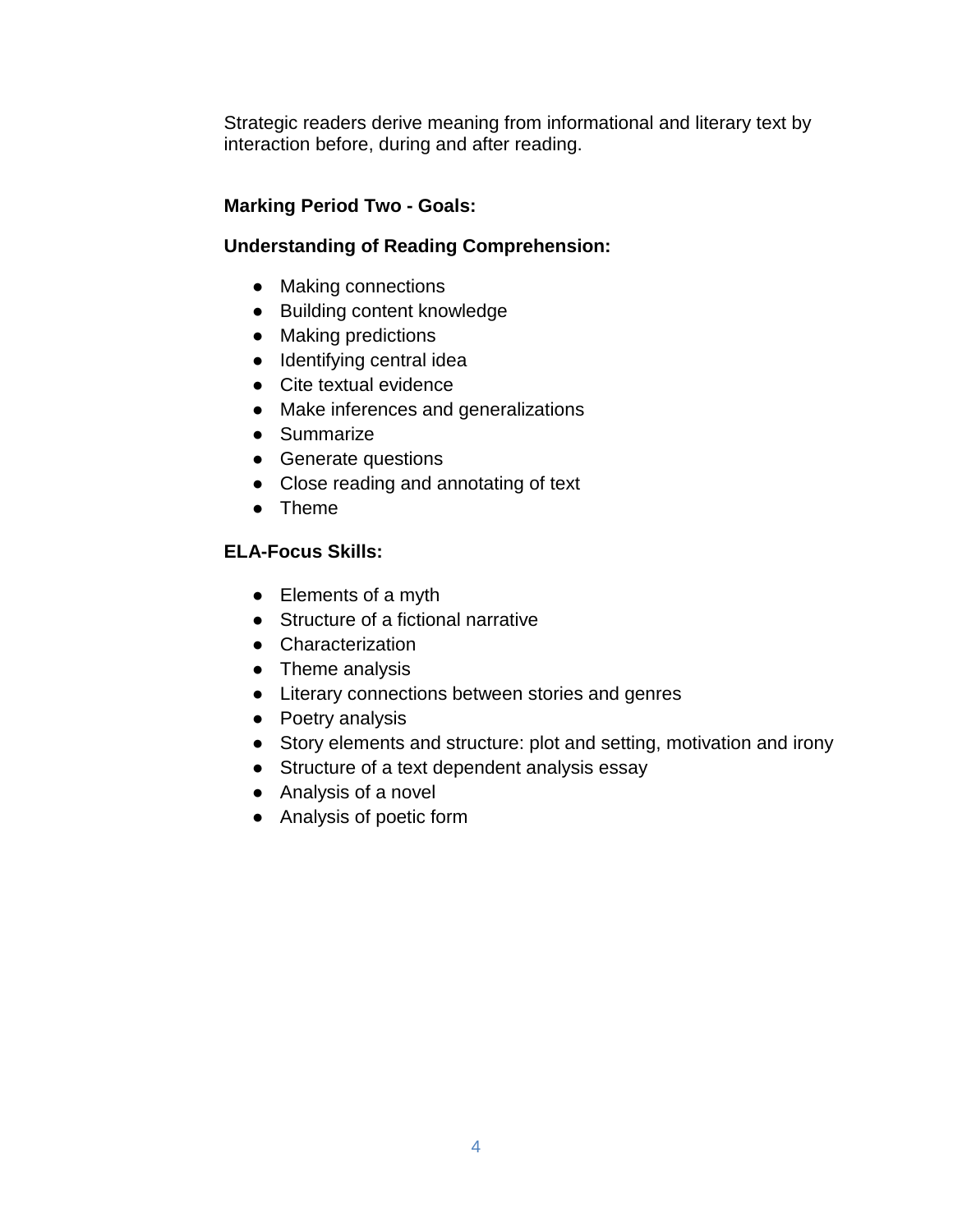#### **3. Marking Period Three:**

#### ● **Overview based on 45 days:**

Strategic readers derive meaning from informational and literary text by interaction before, during and after reading.

#### **Marking Period Three - Goals:**

#### **Understanding of Reading Comprehension:**

- Making connections
- Building content knowledge
- Making predictions
- Identifying central idea
- Cite textual evidence
- Make inferences and generalizations
- Summarize
- Generate questions
- Close reading and annotating of text
- Theme

#### **ELA-Focus Skills:**

- Elements of a memoir
- Author's point of view
- Author's style and tone
- Theme and central idea
- Figurative language
- Literary connections between stories and genres
- Story structure: plot, theme, conflict, motivation, characterization, tone, additional literary elements, etc.
- Analysis of poetic form
- Elements and structure of an expository essay
- Structure of a text dependent analysis essay
- Construction of a text dependent analysis essay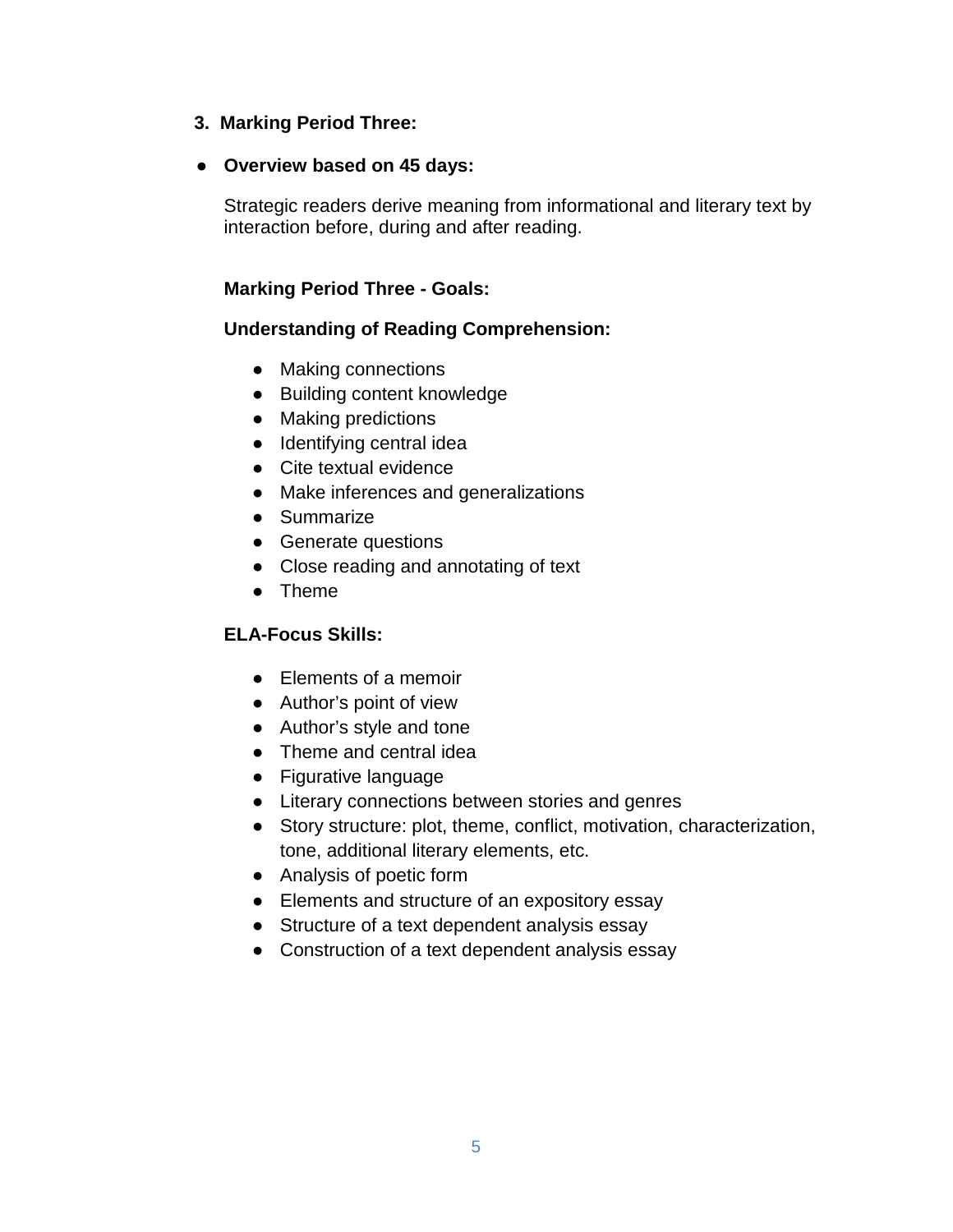#### **4. Marking Period Four:**

#### ● **Overview based on 45 days:**

Strategic readers derive meaning from informational and literary text by interaction before, during and after reading.

#### **Marking Period Four - Goals:**

#### **Understanding of Reading Comprehension:**

- Making connections
- Building content knowledge
- Making predictions
- Identifying central idea
- Cite textual evidence
- Make inferences and generalizations
- Summarize
- Generate questions
- Close reading and annotating of text
- Theme

#### **ELA-Focus Skills:**

- Elements of a folktale
- Theme
- Poetic elements and terminology
- Central ideas in nonfiction articles
- Literary connections between stories and genres
- Summarizing fiction and nonfiction
- Flements of a drama
- Inferences
- Story structure: plot, theme, conflict, motivation, characterization, tone, irony, additional literary elements, etc.
- Structure of a text dependent analysis essay
- Analysis of a novel

#### **Big Ideas:**

- [Effective readers use appropriate strategies to construct meaning from text.](http://www.pdesas.org/CMap/CFramework)
- Critical thinkers actively and skillfully interpret, analyze, evaluate, and synthesize information.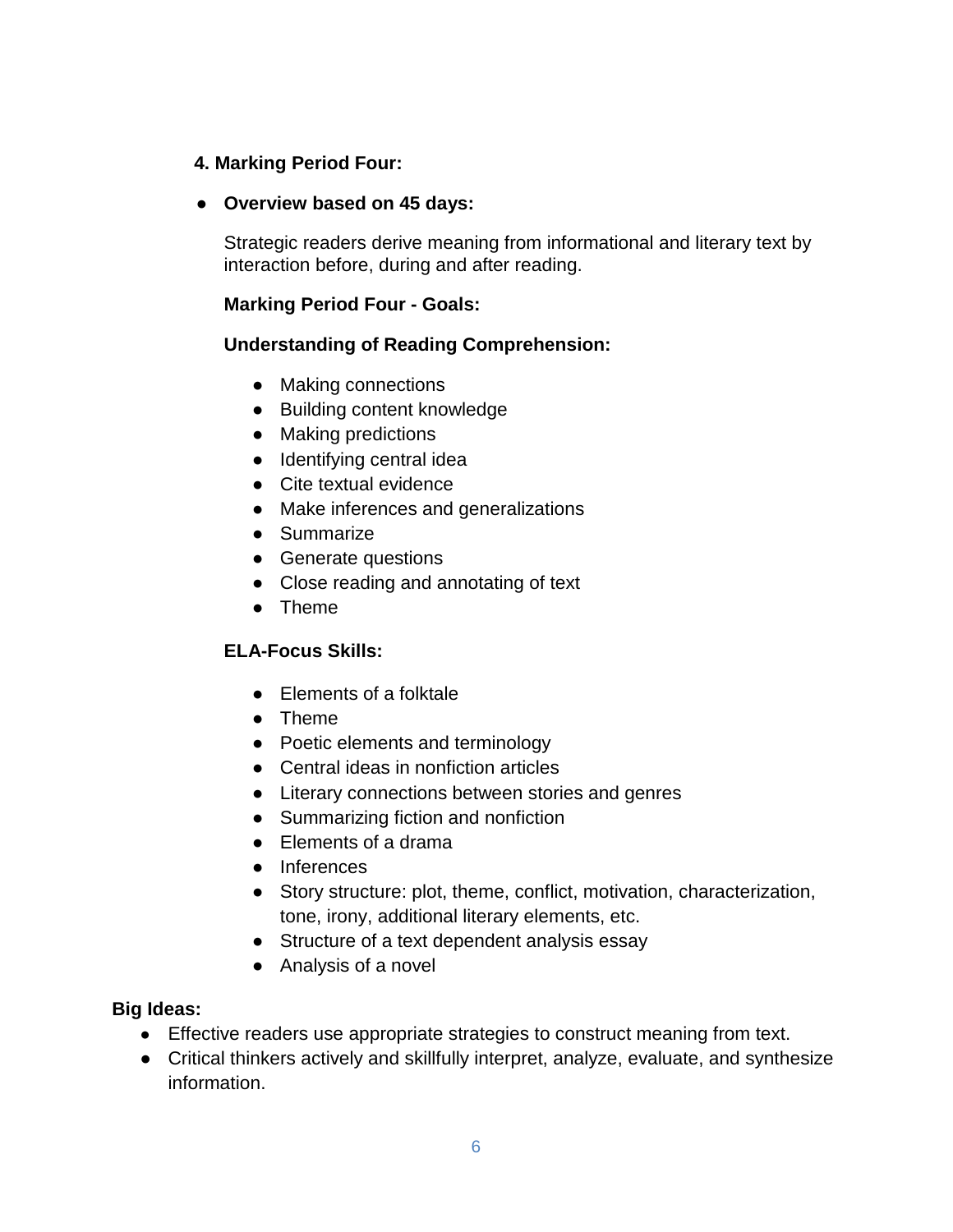- Audience and purpose influence the writer's choice of organizational pattern, language, and literacy techniques.
- Effective research requires multiple sources of information to gain or expand knowledge.
- Active listeners make meaning from what they hear by questioning, reflecting, responding, and evaluating.
- Effective speakers prepare and communicate messages to address the audience and purpose.
- An expanded vocabulary enhances one's ability to express ideas and information.

#### **Essential Questions:**

- What strategies can be used to interact with text before, during and after reading?
- How can reading comprehension strategies be used to derive meaning from informational and literary text?
- How does interaction with text provoke thinking and response?
- How does a reader's purpose influence how a text should be read?
- How do active listeners make meaning?
- What does a reader look for and how can they find it?
- Why do writers write? What is the purpose?
- What strategies and resources does the learner use to figure out unknown vocabulary?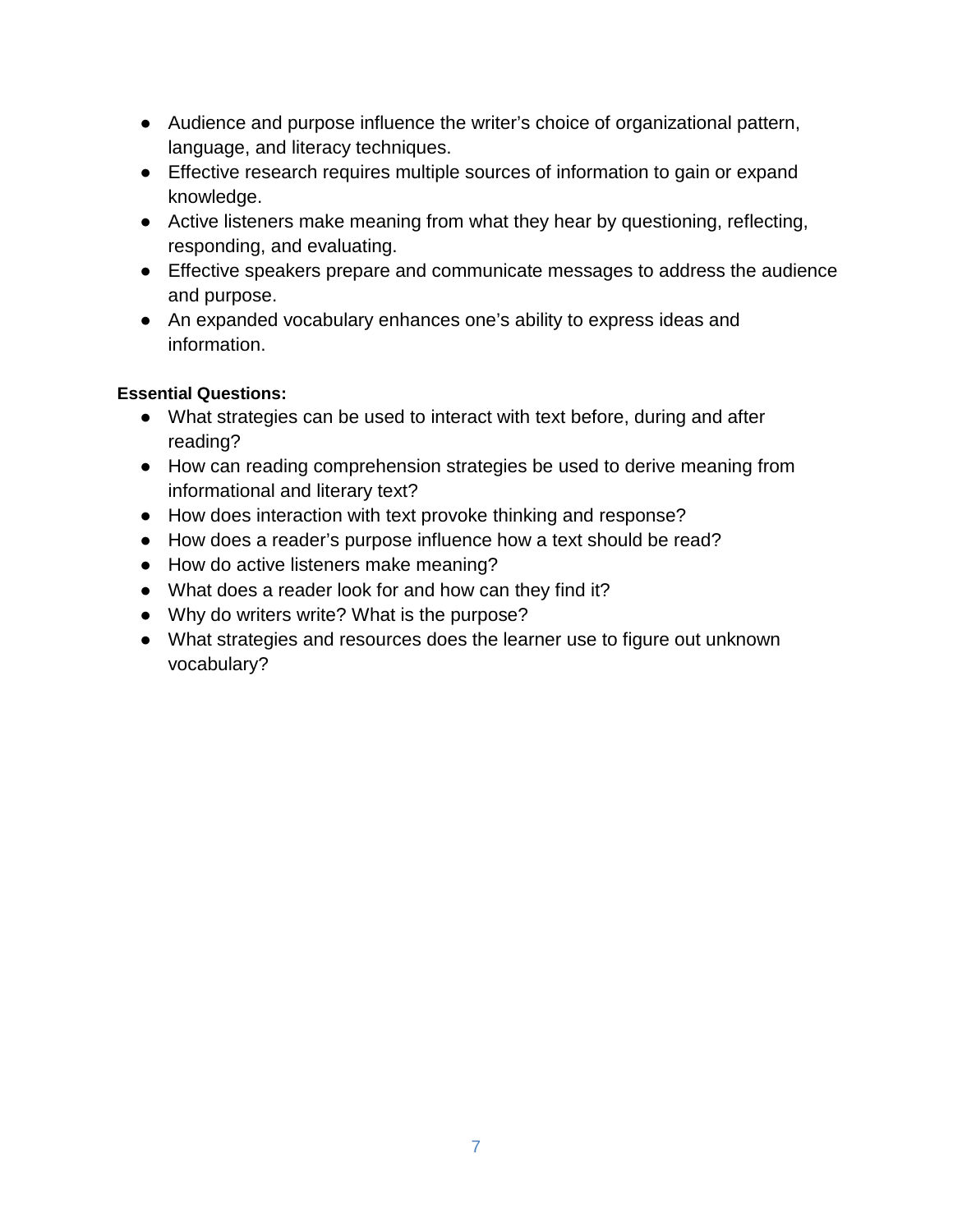# **Curriculum Plan**

#### **Unit:** 1 Marking Period: 1

**Standard(s):** ELA-CC.1.2.7.A, CC.1.2.7.B, CC. 1.2.7. C, CC.1.2.7.D, CC.1.2.7.E, CC.1.2.7.F, CC.1.2.7.H, CC.1.2.7.I, CC.1.2.7.J, CC.1.2.7.K, CC.1.3.7.A, CC.1.3.7.B, CC.1.3.7.C, CC.1.3.7.D, CC.1.3.7.E, CC.1.3.7.F, CC.1.3.7.G, CC.1.3.7.H, CC.1.4.7.A, CC. 1.4.7.B, CC.1.4.7.C, CC.1.4.7.D, CC.1.4.7.E, CC. 1.4.7.H, CC.1.4.7.I, CC.1.4.7.J, CC.1.4.7.K, CC.1.5.7.A, CC.1.5.7.B, CC.1.5.7.C, CC.1.5.7.D, CC.1.5.7.E, CC.1.5.7.F, CC.1.5.7.G

**Anchor(s):** E07.A-K.1.1.1, E07.A-K.1.1.2, E07.A-K.1.1.3, E07.AC.2.1.1, E07.A-C.2.1.2, E07.A-C.2.1.3, E07.A-C.3.1.1, E07.B-K.1.1.1, E07.B-K.1.1.2, E07.B-K.1.1.3, E07.B-C.2.1.1, E07.B-C.2.1.2, E07.B-C.2.1.3, E07.E.1.1.1, E07.E.1.1.2, E07.E.1.1.3, E07.E.1.1.4, E07.E.1.1.5, E07.E.1.1.6, E07.B-C.3.1.1,E07.B-C.3.1.2, E07.A-V.4.1.1, E07.A-V.4.1.2, E07.B-V.4.1.1, E07.B-V.4.1.2

**[http://www.pdesas.org/Standard/View#](http://www.pdesas.org/Standard/View)**

#### **Concepts:**

- Point of view
- Text structure
- Evaluating arguments
- Analyzing text
- Analysis across texts
- Main idea
- Range of reading
- Vocabulary in context
- Theme
- Literary elements
- Close reading strategies
- Writing in response to literature

#### **Competencies:**

- Determine an author's point of view or purpose in a text and analyze how the author distinguishes his or her position from that of others.
- Analyze the development of the meaning through the overall structure of the text.
- Evaluate an author's argument, reasoning, and specific claims for the soundness of the argument and the relevance of the evidence.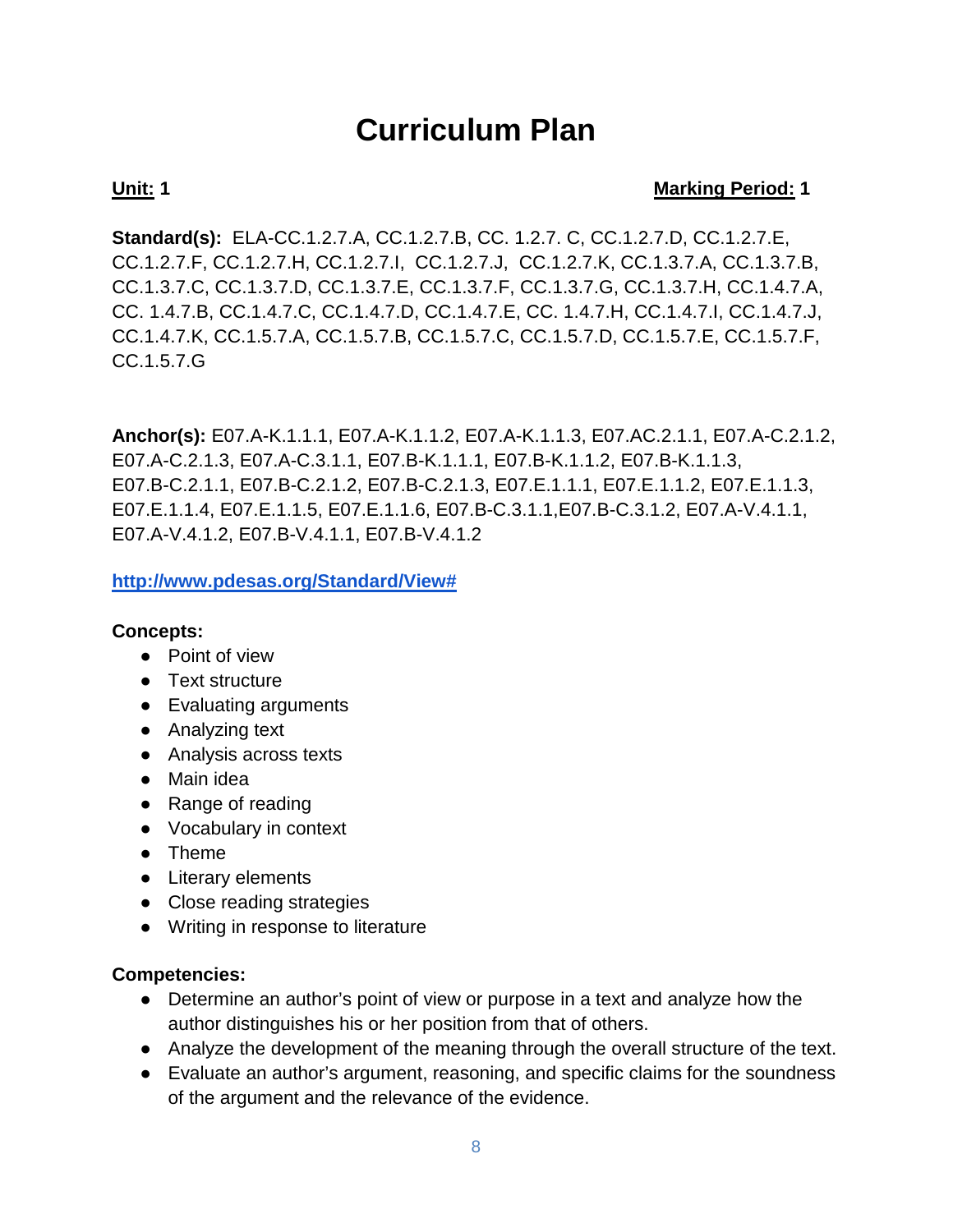- Analyze how two or more authors present and interpret facts on the same topic.
- Determine two or more central ideas in a text and analyze their development over the course of the text; provide an objective summary of the text.
- Cite several pieces of textual evidence to support analysis of what the text says explicitly as well as inferences, conclusions, and/or generalizations drawn from the text.
- Analyze the interactions between individuals, events, and ideas in a text.
- Compare and contrast a fictional portrayal of a time, place or character and a historical account of the same period as a means of understanding how authors of fiction use or alter history.
- Read and comprehend literary nonfiction and informational text, reading independently and proficiently.
- Determine or clarify the meaning of unknown and multiple-meaning words and phrases based on reading and content, choosing flexibly from a range of strategies and tools.
- Determine a theme or central idea of a text and analyze its development over the course of the text; provide an objective summary of the text.
- Analyze how particular elements of a story or drama interact and how setting shapes the characters or plot.
- Draw evidence from literary or informational texts to support analysis, reflection, and research, applying reading standards for literature and literary non-fiction.

**Overview:** Strategic readers derive meaning from informational and literary text by interaction with text before, during and after reading.

### **Goals:**

Students will:

- Apply reading strategies before, during, and after reading to aid in comprehension of text
- Interact with text before, during, and after reading in order to derive meaning from informational and literary text
- Identify cause and effect patterns of organization
- Draw conclusions from text and graphics
- Trace and evaluate an argument
- Analyze TDA prompts and TEA paragraph construction
- Identify theme and poetic form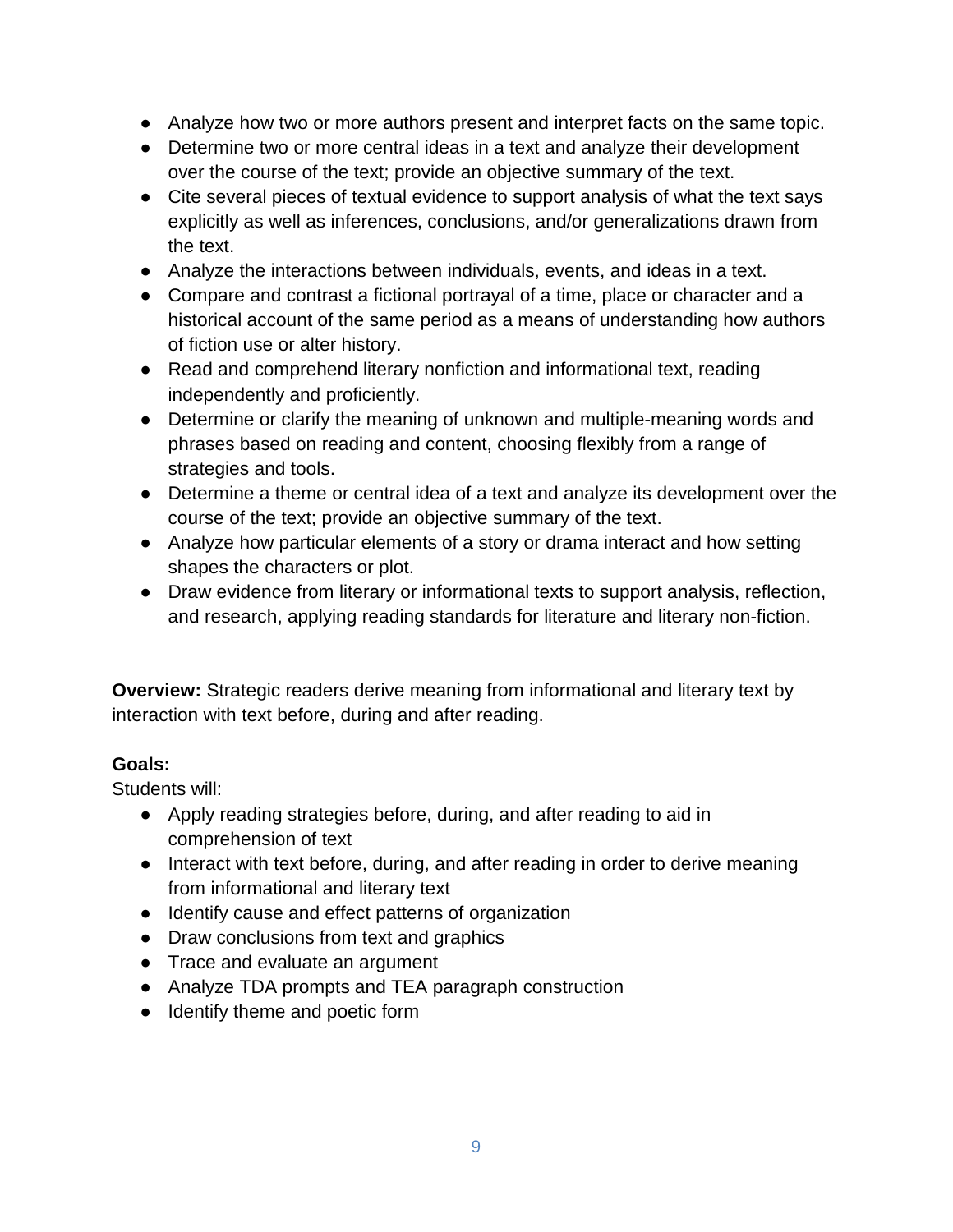### **Objectives:**

Students will:

- Determine a *central idea* of a text and analyze its development over the course of the text, including its relationship to supporting ideas; provide an objective summary of the text. (DOK Level Two, DOK Level Four)
- Cite the *textual evidence* that most strongly supports an analysis of what the text says explicitly as well as inferences, conclusions, and/or generalizations drawn from the text. (DOK Level Two, DOK Level Three)
- Determine an *author's point of view or purpose* in a text and analyze how the author distinguishes his or her position from that of others. (DOK Level Two, DOK Level Four)
- Analyze the *structure of the text* through evaluation of the author's use of graphics, charts, and the major sections of the text. (DOK Level One, DOK Level Four)
- Analyze how a text makes *connections* among and distinctions between individuals, ideas, or events. (DOK Level Four)
- *Read and comprehend* literary nonfiction and informational text, reading independently and proficiently. (DOK Level One)
- Determine a *theme* or central idea of a text and analyze its development over the course of the text, including its relationship to the characters, setting, and plot; provide an objective summary of the text. (DOK Level Two, DOK Level Four)
- Analyze how particular lines of dialogue or incidents/*elements in a story* or drama propel the action, reveal aspects of a character, or provoke a decision. (DOK Level Four)
- Analyze the influence of the words and phrases in a text including *figurative language* and connotative meanings and how they shape meaning and tone. (DOK Level Two, DOK Level Four)
- Determine or clarify the *meaning of unknown* and multiple meaning *words* and phrases based on reading and content, choosing flexibly from a range of strategies and tools. (DOK Level Two) *(context clues)*

### **Core Activities and Corresponding Instructional Methods:**

- 1. Metacognition Introduction
	- a. Read *Letter from Kevin:* use response journal to make connections; Read *I Struggled to Read,* Scholastic Action Magazine; analyze and explain the effect of strategies on student success.
	- Connections, central idea, analyze story incidents/elements
- 2. Close Reading Methodology for all texts (see Appendix)
	- Reading comprehension/close reading strategies, vocabulary meaning in context
- 3. Nonfiction Analysis
	- a. Read nonfiction paired text *Invasion of the Jellyfish, Jellyfish for Dinner,*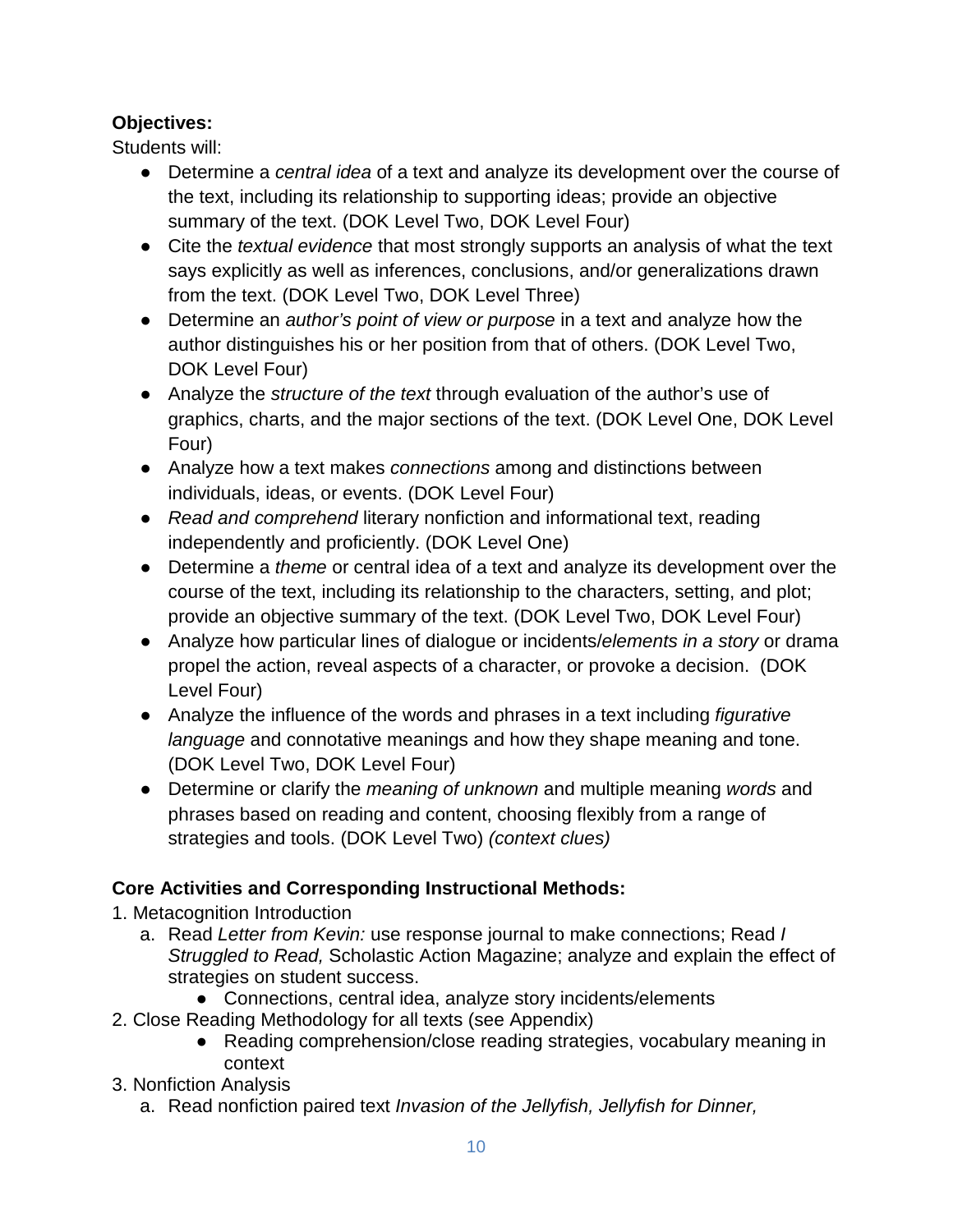Scholastic Action Magazine

- b. Cause and effect reproducible worksheets
- c. Research how increasing jellyfish populations affect ocean's chemistry
- d. Create feedback loop cause and effect poster
	- Text structure, central idea, textual evidence
- 4. Trace and Evaluate an Argument
	- a. Poster Walk to activate prior knowledge about argumentative topics, terminology, and to generate interest, list-group-label
	- b. Performance Assessment pg. 8: Terminology of Argumentative Texts graphic organizer; pg. 10-15 Practice Tasks
	- c. Complete Discussion Web graphic organizer
	- d. Quizlet: Elements of an Argument
		- Central idea, author's purpose, author's point of view, analysis of text evidence
- 5. TDA Prompt Analysis
	- a. TDA slides and Reading Elements Small Group Activity
		- Central idea, author's purpose, text evidence
- 6. TEA Paragraph Construction
	- a. TEA body graphic organizer
	- b. Review student sample TEA paragraphs to recognize elements
	- c. Performance Assessment pg. 16-18
		- Central idea, author's purpose, text evidence
- 7. Poem Analysis: *I, Too Sing of America by* Langston Hughes
	- a. Handshake the poem and reread twice
	- b. Explain, model and guide TPCASTT graphic organizer
	- c. Figurative language practice worksheets
		- Theme, figurative language

### **Assessments:**

- **Diagnostic:** RI, STAR, RI WPM, CDT (as per district benchmark), prior year's PSSA scores, ELA benchmark/common assessments
- **Formative:** *Scholastic Action Magazine*, Quizzes, Reproducibles
- **Summative:** Study Island Topics, HMH Performance Assessment 7, CommonLit
- **Extensions:** Reading projects, enrichment activities
- **Correctives:** Teacher/student conferencing, small group instruction, Study Island additional practice, Common Core Support Coach 7

#### **Materials and Resources:**

- **Collections Performance Assessment, Close Reader**
- **Common Lit**
- **Scholastic Action Magazine**
- **Study Island**
- **Internet**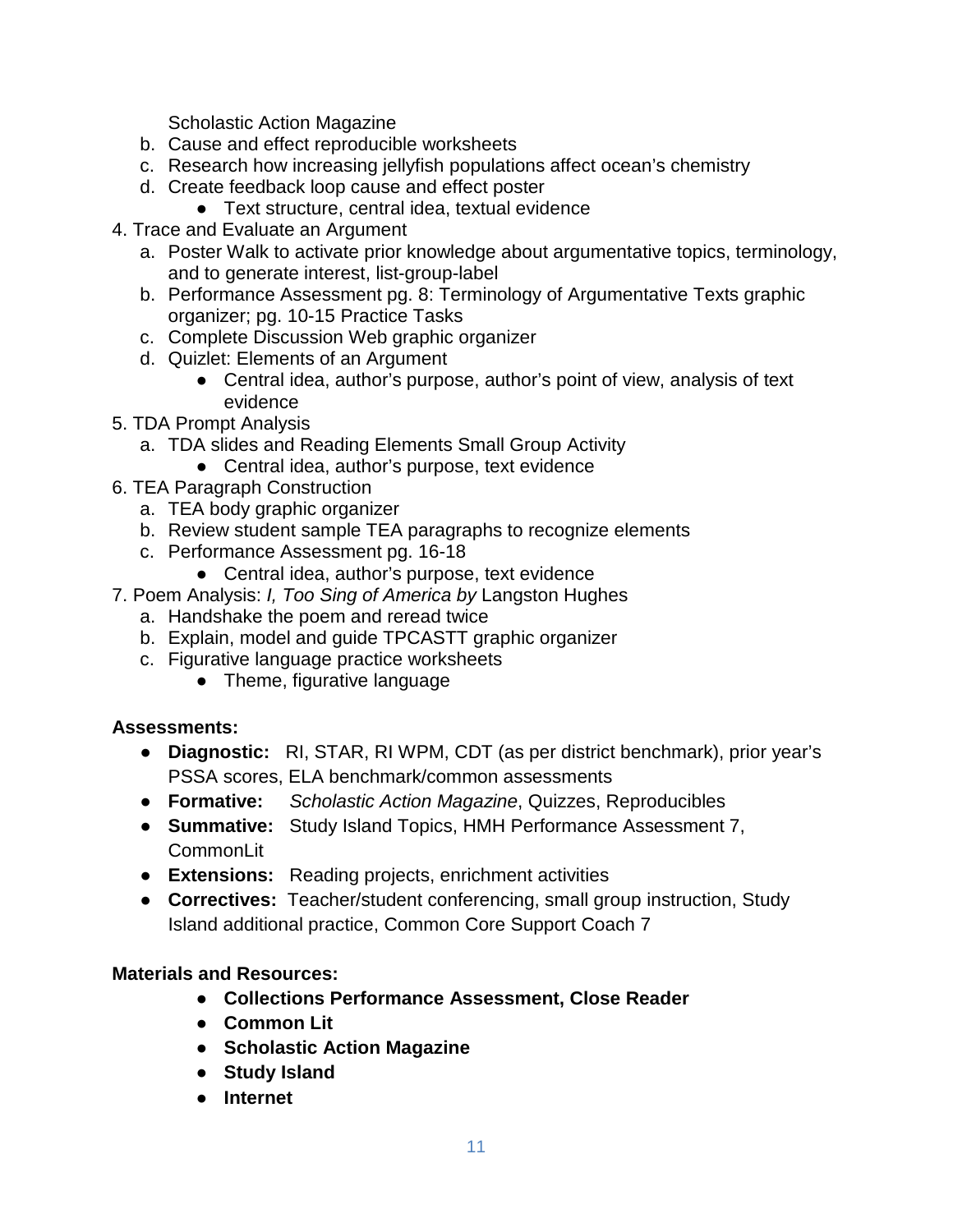**Standard(s):** ELA-CC.1.2.7.A, CC.1.2.7.B, CC. 1.2.7. C, CC.1.2.7.D, CC.1.2.7.E, CC.1.2.7.F, CC.1.2.7.H, CC.1.2.7.I, CC.1.2.7.J, CC.1.2.7.K, CC.1.3.7.A, CC.1.3.7.B, CC.1.3.7.C, CC.1.3.7.D, CC.1.3.7.E, CC.1.3.7.F, CC.1.3.7.G, CC.1.3.7.H, CC.1.4.7.A, CC. 1.4.7.B, CC.1.4.7.C, CC.1.4.7.D, CC.1.4.7.E, CC. 1.4.7.H, CC.1.4.7.I, CC.1.4.7.J, CC.1.4.7.K, CC.1.5.7.A, CC.1.5.7.B, CC.1.5.7.C, CC.1.5.7.D, CC.1.5.7.E, CC.1.5.7.F, CC.1.5.7.G

**Anchor(s):** E07.A-K.1.1.1, E07.A-K.1.1.2, E07.A-K.1.1.3, E07.A-C.2.1.1, E07.A-C.2.1.2, E07.A-C.2.1.3, E07.A-C.3.1.1, E07.B-K.1.1.1, E07.B-K.1.1.2, E07.B-K.1.1.3, E07.B-C.2.1.1, E07.B-C.2.1.2, E07.B-C.2.1.3, E07.E.1.1.1, E07.E.1.1.2, E07.E.1.1.3, E07.E.1.1.4, E07.E.1.1.5, E07.E.1.1.6, E07.B-C.3.1.1,E07.B-C.3.1.2, E07.A-V.4.1.1, E07.A-V.4.1.2, E07.B-V.4.1.1, E07.B-V.4.1.2

#### **[http://www.pdesas.org/Standard/View#](http://www.pdesas.org/Standard/View)**

#### **Concepts:**

- Analyzing text
- Analysis across texts
- Main idea
- Text structure
- Author's purpose
- Author's point of view
- Range of reading
- Vocabulary in context
- Theme
- Literary elements
- Close reading strategies
- Writing in response to literature

#### **Competencies:**

- Analyze the development of the meaning through the overall structure of the text.
- Analyze how two or more authors present and interpret facts on the same topic.
- Determine two or more central ideas in a text and analyze their development over the course of the text; provide an objective summary of the text.
- Cite several pieces of textual evidence to support analysis of what the text says explicitly as well as inferences, conclusions, and/or generalizations drawn from the text.
- Analyze the interactions between individuals, events, and ideas in a text.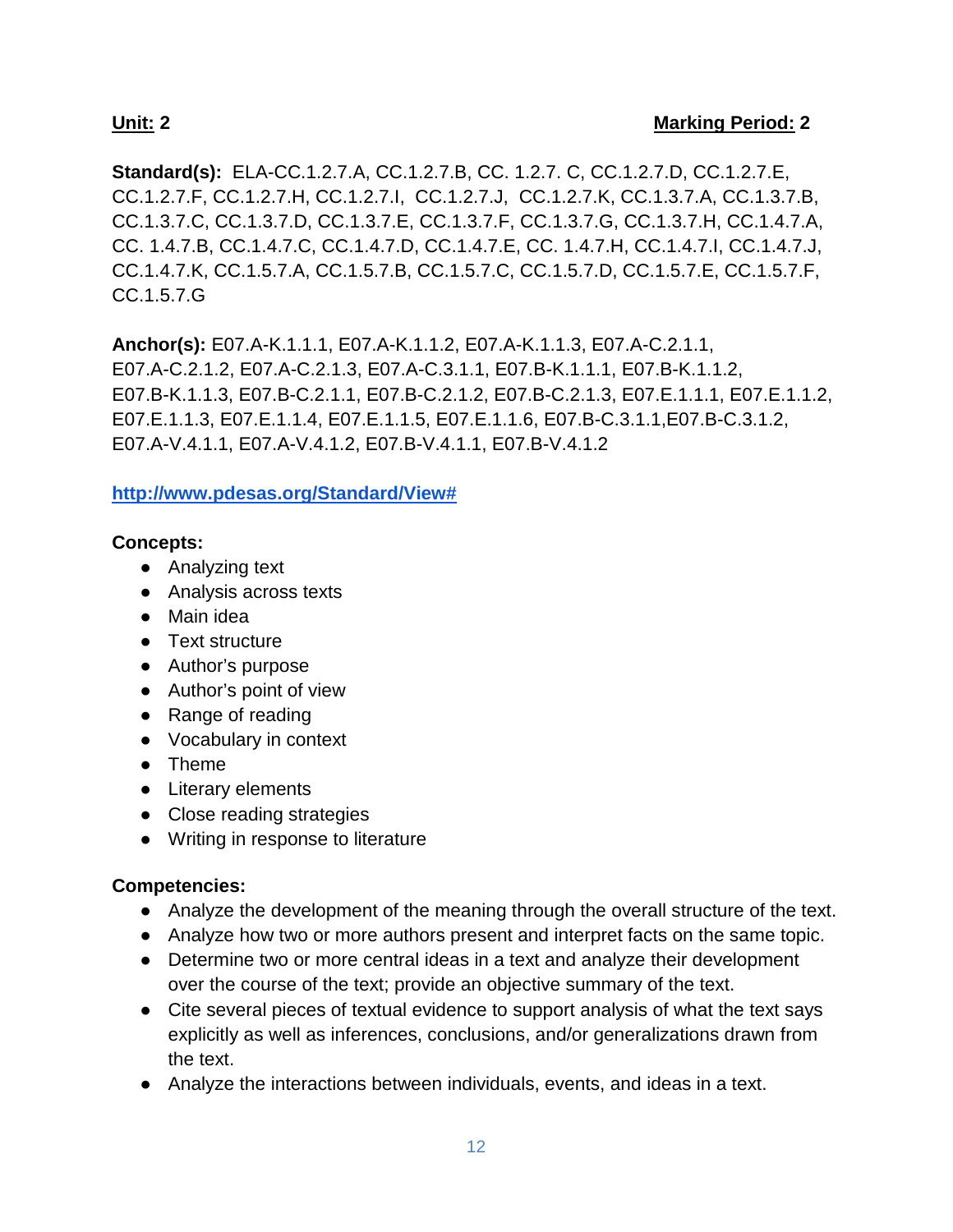- Compare and contrast a fictional portrayal of a time, place or character and a historical account of the same period as a means of understanding how authors of fiction use or alter history.
- Read and comprehend literary nonfiction and informational text, reading independently and proficiently.
- Determine or clarify the meaning of unknown and multiple-meaning words and phrases based on reading and content, choosing flexibly from a range of strategies and tools.
- Analyze how particular elements of a story or drama interact and how setting shapes the characters or plot.
- Draw evidence from literary or informational texts to support analysis, reflection, and research, applying reading standards for literature and literary non-fiction.

**Overview:** Strategic readers derive meaning from informational and literary text by interaction with text before, during and after reading.

### **Goals:**

Students will:

- Apply reading strategies before, during, and after reading to aid in comprehension of text
- Interact with text before, during, and after reading in order to derive meaning from informational and literary text
- Trace and evaluate an argument
- Draw conclusions from text and graphics
- Analyze elements of a myth
- Identify theme
- Identify, analyze, and make inferences about the elements of plot
- Analyze TDA prompts and TEA paragraph construction

## **Objectives:**

Students will:

- Determine a *central idea* of a text and analyze its development over the course of the text, including its relationship to supporting ideas; provide an objective summary of the text. (DOK Level Two, DOK Level Four)
- Determine an *author's point of view or purpose* in a text and analyze how the author distinguishes his or her position from that of others.(DOK Level Two, DOK Level Four)
- Analyze the *structure of the text* through evaluation of the author's use of graphics, charts, and the major sections of the text. (DOK Level One, DOK Level Four)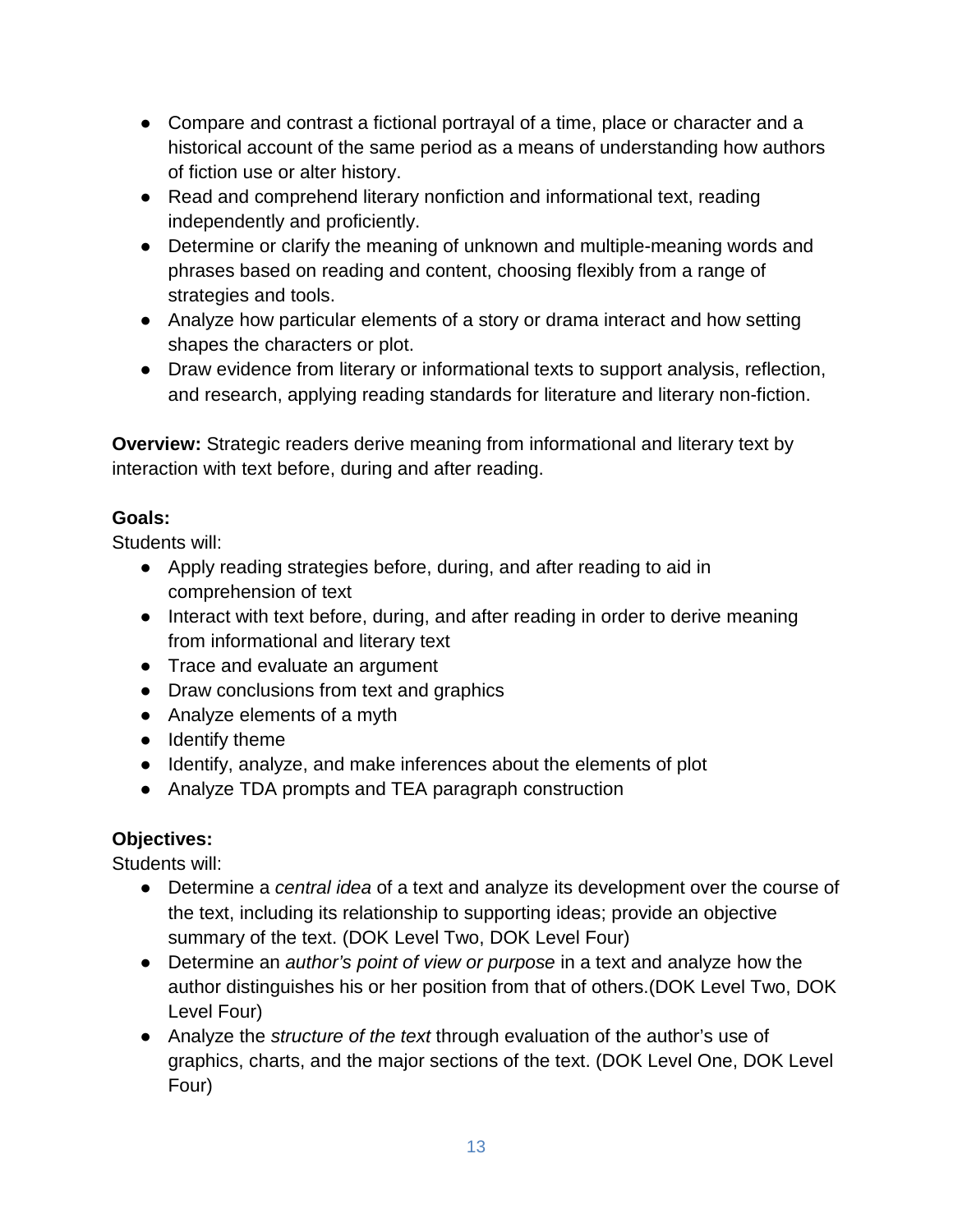- Cite the *textual evidence* that most strongly supports an analysis of what the text says explicitly as well as inferences, conclusions, and/or generalizations drawn from the text. (DOK Level Two, DOK Level Three)
- Analyze how a text makes *connections* among and distinctions between individuals, ideas, or events. (DOK Level Four)
- *Read and comprehend* literary nonfiction and informational text, reading independently and proficiently. (DOK Level One)
- Determine a *theme* or central idea of a text and analyze its development over the course of the text, including its relationship to the characters, setting, and plot; provide an objective summary of the text. (DOK Level Two, DOK Level Four)
- Analyze how particular lines of dialogue or incidents/*elements in a story* or drama propel the action, reveal aspects of a character, or provoke a decision. (DOK Level Four)
- Analyze the influence of the words and phrases in a text including *figurative language* and connotative meanings and how they shape meaning and tone. (DOK Level Two, DOK Level Four)
- Determine or clarify the *meaning of unknown* and multiple meaning *words* and phrases based on reading and content, choosing flexibly from a range of strategies and tools. (DOK Level Two) *(context clues)*

## **Core Activities and Corresponding Instructional Methods:**

- 1. Trace and Evaluate an Argument:
	- a. Performance Assessment pages 21-25
	- b. Read paired text to answer why Everest is such a forbidding mountain
		- Central idea, text structure, author's purpose, author's point of view
- 2. Close Reading Methodology for all texts (see Appendix)
	- Reading comprehension/close reading strategies, vocabulary meaning in context
- 3. Short Story Analysis
	- a. Support ELA short story *Big Things Come in Small Packages*
	- b. Read CommonLit selections on topic of daring rescues and survival
		- Connections, story elements, central idea
- 4. Greek Myth
	- a. Zoom In On: Cultural Context
	- b. Build background for mythology by viewing "Cyclops: My Side of the Story"
	- c. Read *The Woman With the River In Her Hair* and *Hercules The Mighty*  Scholastic Action Magazine
	- d. Read *Icarus's Flight* and determine the theme
		- Theme, text evidence, story elements, figurative language
- 5. TEA Paragraph Construction
	- a. TEA paragraph graphic organizer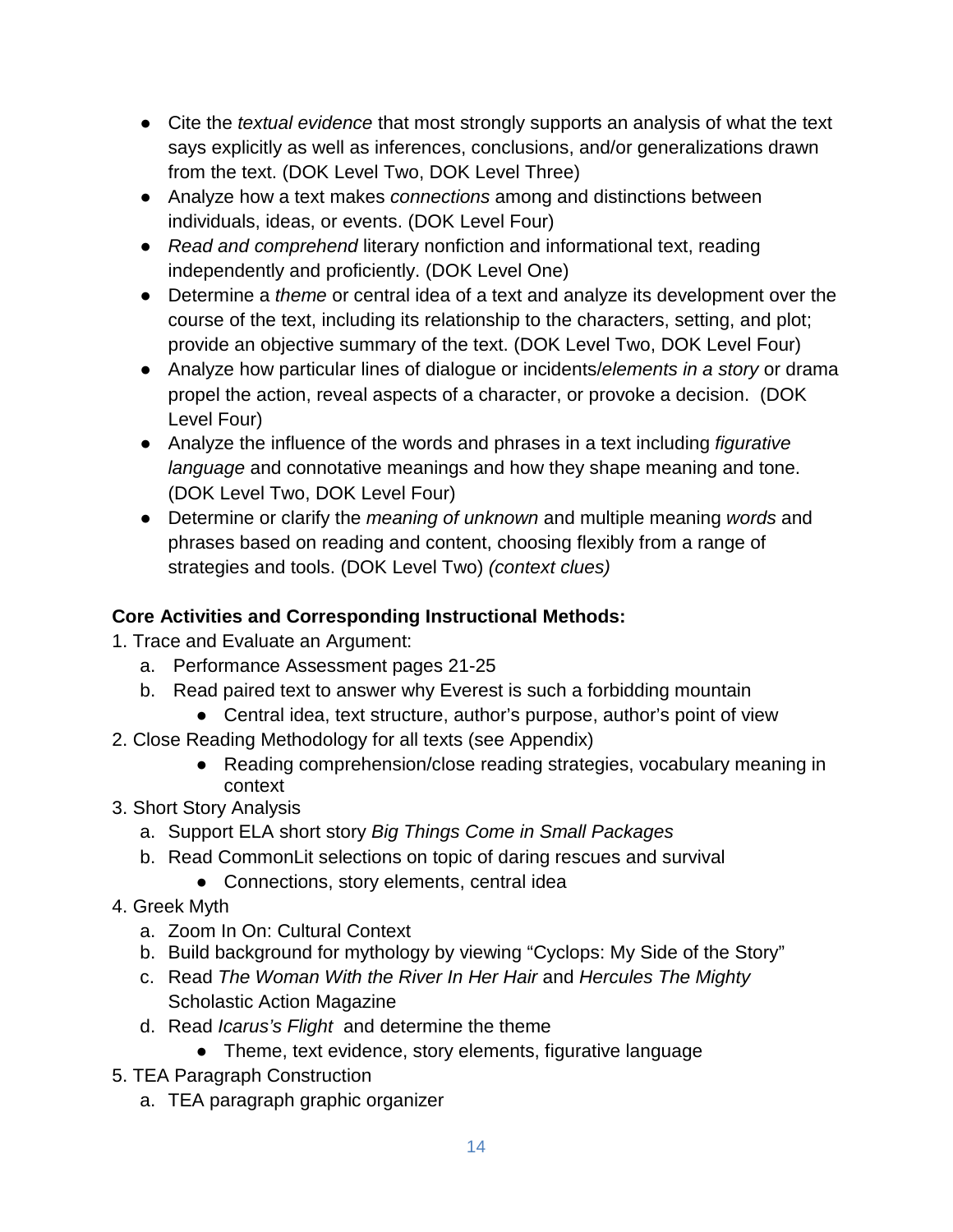- b. Performance Assessment pages 26-30
	- Central idea, author's purpose, text evidence
- 6. Novel Analysis: *Tangerine* by Edward Bloor
	- a. Build background with introductory activities
	- b. Introduce reading guide and response journal
	- c. Collaborative conversations
	- d. Discussion questions
		- Theme, story elements

#### **Assessments:**

- **Diagnostic:** RI, STAR, RI WPM, CDT (as per district benchmark), prior year's PSSA scores, ELA benchmark/common assessments
- **Formative:** *Scholastic Action Magazine*, Quizzes, Reproducibles
- **Summative:** Study Island Topics, HMH Performance Assessment 7, **CommonLit**
- **Extensions:** Reading projects, enrichment activities
- **Correctives:** Teacher/student conferencing, small group instruction, Study Island additional practice, Common Core Support Coach 7

#### **Materials and Resources:**

- **Collections Performance Assessment, Close Reader**
- **CommonLit**
- **ELA Novel**
- **Scholastic Action Magazine**
- **Study Island**
- **Internet**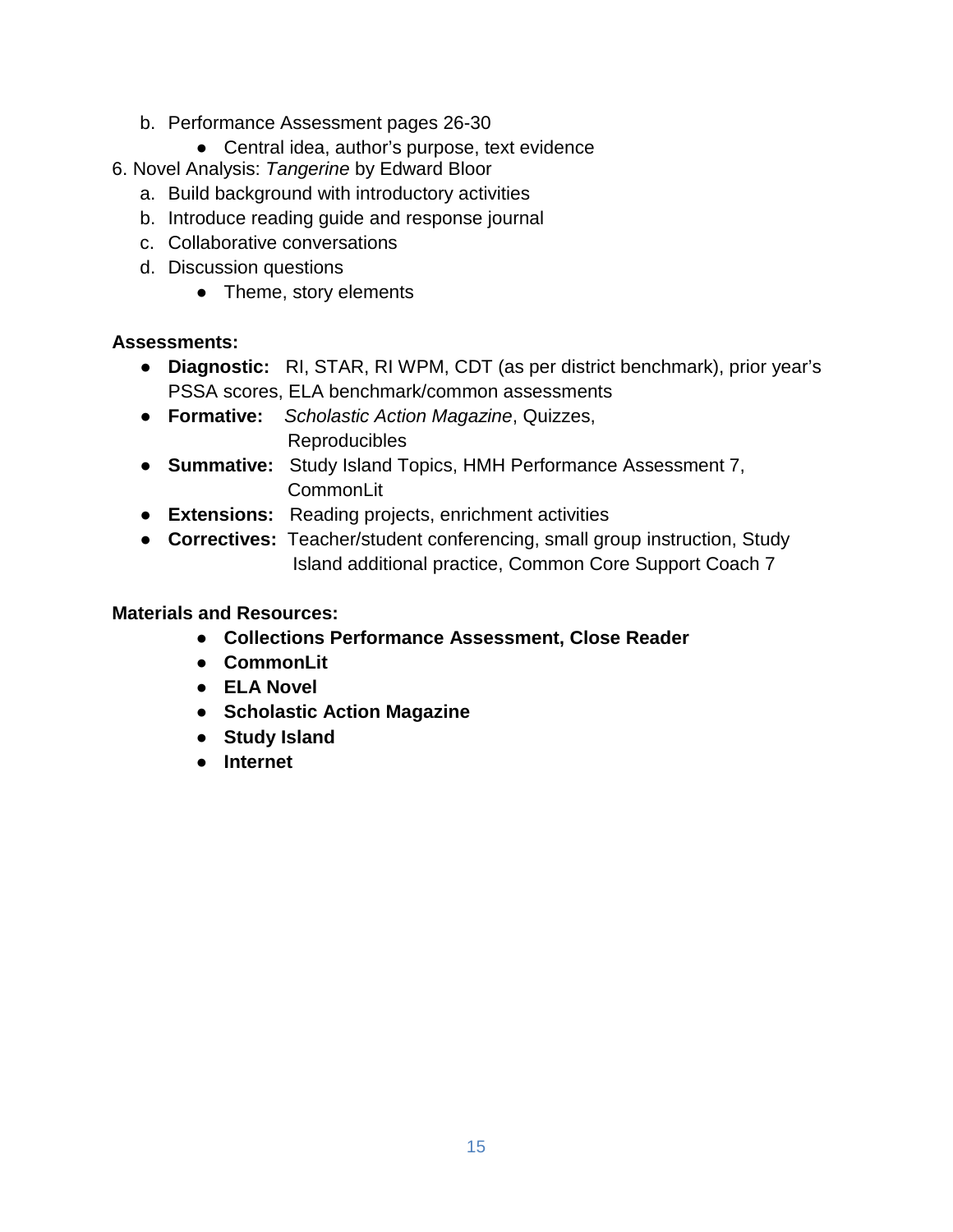**Standard(s):** ELA-CC.1.2.7.A, CC.1.2.7.B, CC. 1.2.7. C, CC.1.2.7.D, CC.1.2.7.E, CC.1.2.7.F, CC.1.2.7.H, CC.1.2.7.I, CC.1.2.7.J, CC.1.2.7.K, CC.1.3.7.A, CC.1.3.7.B, CC.1.3.7.C, CC.1.3.7.D, CC.1.3.7.E, CC.1.3.7.F, CC.1.3.7.G, CC.1.3.7.H, CC.1.4.7.A, CC. 1.4.7.B, CC.1.4.7.C, CC.1.4.7.D, CC.1.4.7.E, CC. 1.4.7.H, CC.1.4.7.I, CC.1.4.7.J, CC.1.4.7.K, CC.1.5.7.A, CC.1.5.7.B, CC.1.5.7.C, CC.1.5.7.D, CC.1.5.7.E, CC.1.5.7.F, CC.1.5.7.G

**Anchor(s):** E07.A-K.1.1.1, E07.A-K.1.1.2, E07.A-K.1.1.3, E07.A-C.2.1.1, E07.A-C.2.1.2, E07.A-C.2.1.3, E07.A-C.3.1.1, E07.B-K.1.1.1, E07.B-K.1.1.2, E07.B-K.1.1.3, E07.B-C.2.1.1, E07.B-C.2.1.2, E07.B-C.2.1.3, E07.E.1.1.1, E07.E.1.1.2, E07.E.1.1.3, E07.E.1.1.4, E07.E.1.1.5, E07.E.1.1.6, E07.B-C.3.1.1,E07.B-C.3.1.2, E07.A-V.4.1.1, E07.A-V.4.1.2, E07.B-V.4.1.1, E07.B-V.4.1.2

#### **[http://www.pdesas.org/Standard/View#](http://www.pdesas.org/Standard/View)**

#### **Concepts:**

- Analyzing text
- Analysis across texts
- Author's purpose
- Author's point of view
- Main idea
- Range of reading
- Vocabulary in context
- Theme
- Literary elements
- Close reading strategies
- Writing in response to literature

#### **Competencies:**

- Analyze the development of the meaning through the overall structure of the text.
- Determine an author's point of view or purpose in a text and analyze how the author distinguishes his or her position from that of others.
- Analyze how two or more authors present and interpret facts on the same topic.
- Determine two or more central ideas in a text and analyze their development over the course of the text; provide an objective summary of the text.
- Cite several pieces of textual evidence to support analysis of what the text says explicitly as well as inferences, conclusions, and/or generalizations drawn from the text.
- Analyze the interactions between individuals, events, and ideas in a text.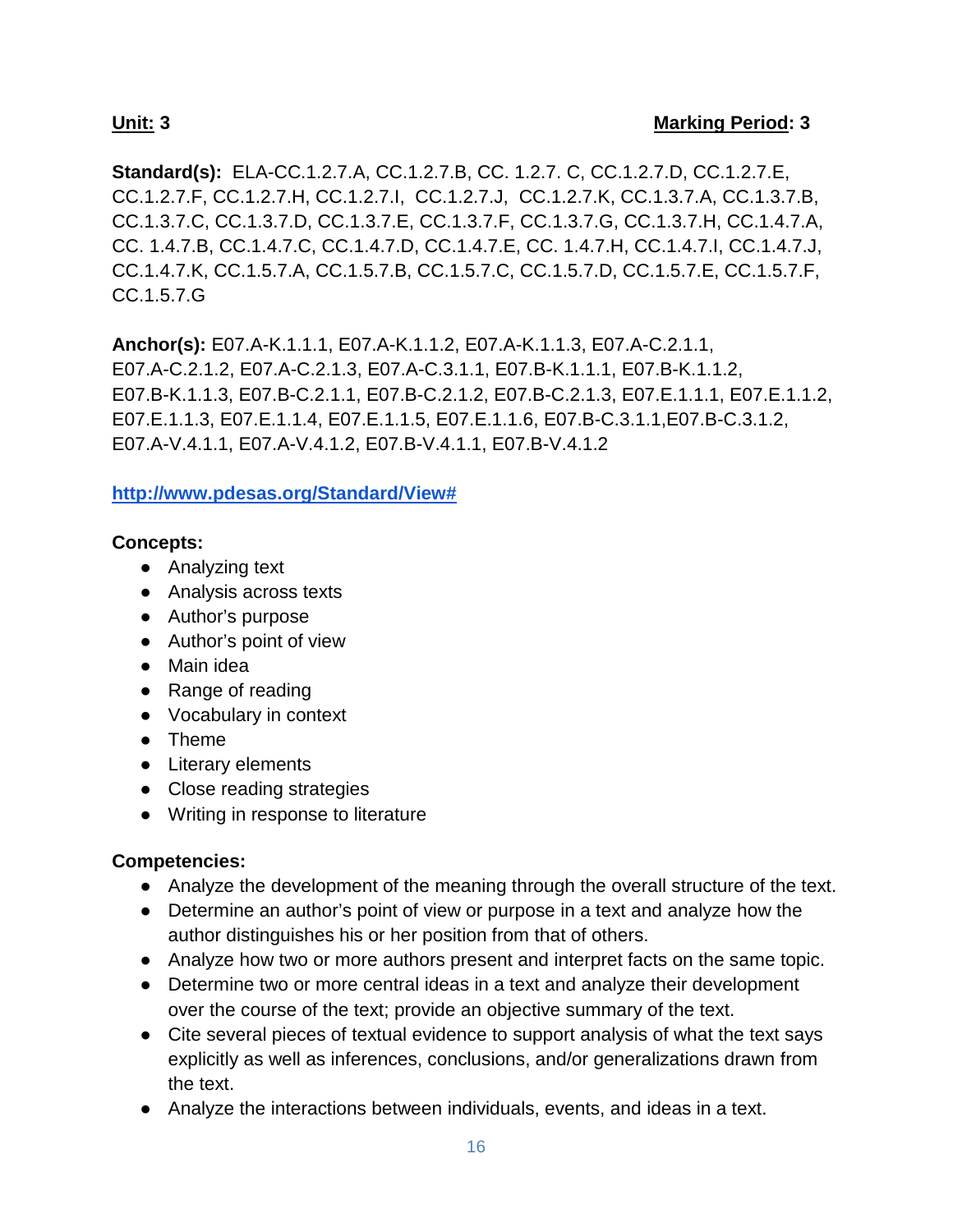- Compare and contrast a fictional portrayal of a time, place or character and a historical account of the same period as a means of understanding how authors of fiction use or alter history.
- Read and comprehend literary nonfiction and informational text, reading independently and proficiently.
- Determine or clarify the meaning of unknown and multiple-meaning words and phrases based on content, choosing flexibly from a range of strategies and tools.
- Determine a theme or central idea of a text and analyze its development over the course of the text; provide an objective summary of the text.
- Analyze how particular elements of a story or drama interact and how setting shapes the characters or plot.
- Draw evidence from literary or informational texts to support analysis, reflection, and research, applying reading standards for literature and literary non-fiction.

**Overview:** Strategic readers derive meaning from informational and literary text by interaction with text before, during and after reading.

### **Goals:**

Students will:

- apply reading strategies before, during, and after reading to aid in comprehension of text
- interact with text before, during, and after reading in order to derive meaning from informational and literary text
- Analyze author's style and purpose
- Identify theme and central idea
- Identify and analyze poetic form and examples of figurative language
- Identify features of a memoir
- Identify, analyze, and make inferences from informational and literary text
- Analyze elements of an expository essay
- Analyze TDA prompts and TEA paragraph structure

## **Objectives:**

Students will:

- Determine a *central idea* of a text and analyze its development over the course of the text, including its relationship to supporting ideas; provide an objective summary of the text. (DOK Level Two, DOK Level Four)
- Cite the *textual evidence* that most strongly supports an analysis of what the text says explicitly as well as inferences, conclusions, and/or generalizations drawn from the text. (DOK Level Two, DOK Level Three)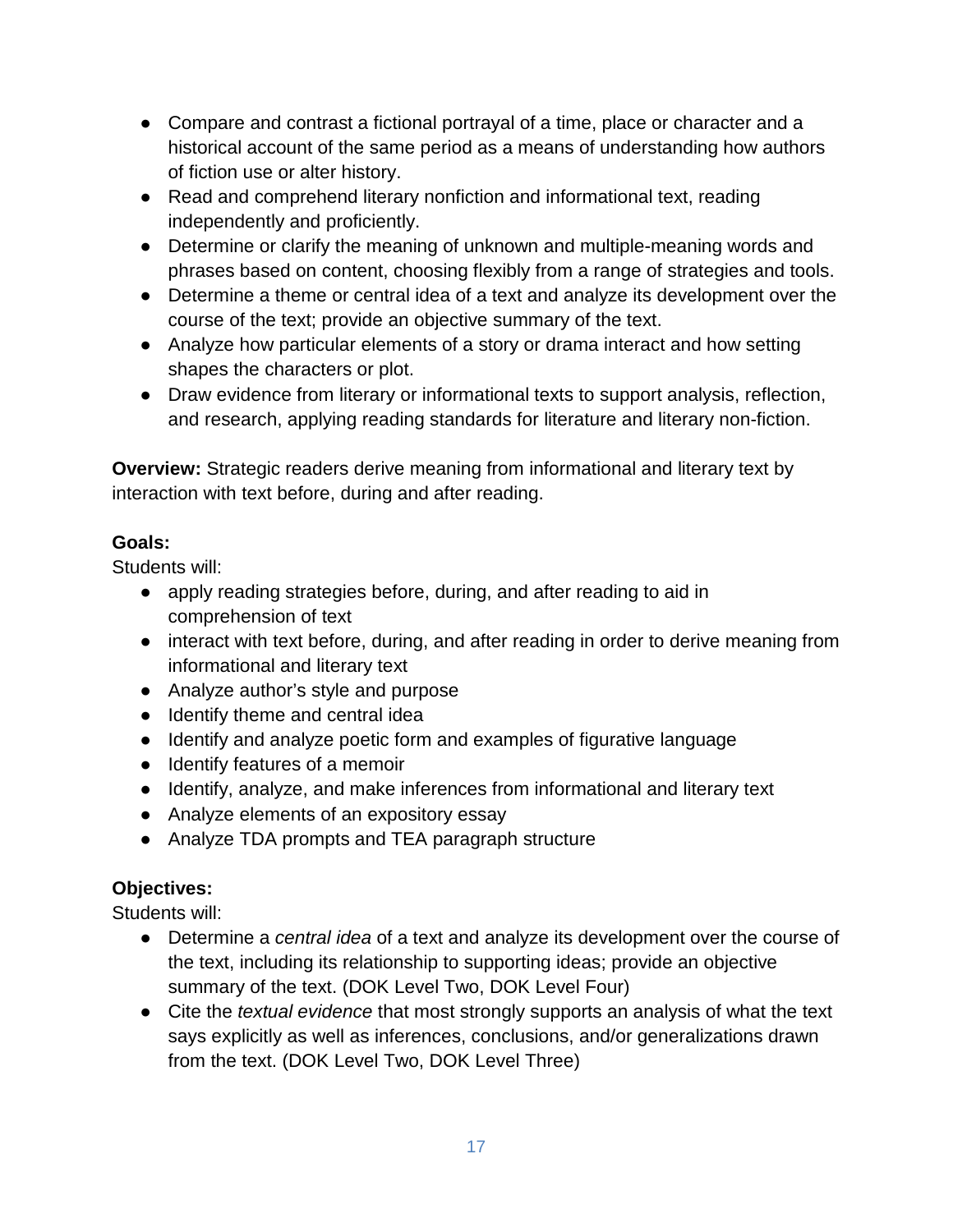- Determine an *author's point of view or purpose* in a text and analyze how the author distinguishes his or her position from that of others.(DOK Level Two, DOK Level Four)
- Analyze the *structure of the text* through evaluation of the author's use of graphics, charts, and the major sections of the text. (DOK Level One, DOK Level Four)
- Analyze how a text makes *connections* among and distinctions between individuals, ideas, or events. (DOK Level Four)
- *Read and comprehend* literary nonfiction and informational text, reading independently and proficiently. (DOK Level One)
- Determine a *theme* or central idea of a text and analyze its development over the course of the text, including its relationship to the characters, setting, and plot; provide an objective summary of the text. (DOK Level Two, DOK Level Four)
- Analyze how particular lines of dialogue or *incidents/elements in a story* or drama propel the action, reveal aspects of a character, or provoke a decision. (DOK Level Four)
- Analyze the influence of the words and phrases in a text including *figurative language* and connotative meanings and how they shape meaning and tone. (DOK Level Two, DOK Level Four)
- Determine or clarify the *meaning of unknown* and multiple meaning *words* and phrases *based on* reading and *content,* choosing flexibly from a range of strategies and tools. (DOK Level Two) *(context clues)*

## **Core Activities and Corresponding Instructional Methods:**

- 1. Essay Analysis:
	- a. MHM Interactive Whiteboard Lesson Main/Central Idea and Details
	- b. Zoom In On: Analyzing Structure TE pg. 157B
	- c. Read *Collecting Rocks* CommonLit
	- d. Read *A Volcano Comes Alive* Scholastic Action Magazine
		- Central idea, text structure
- 2. Close Reading Methodology for all texts (see Appendix)
	- Reading comprehension/close reading strategies, vocabulary meaning in context
- 3. Author's Purpose Analysis
	- a. Read paired text *The Hottest Place on Earth, The Coldest Place on Earth*
	- b. Read paired text *This is the Most Loneliest Place on Earth, This is the Most Crowded Place on Earth*
		- Author's purpose, point of view, connections
- 4. Memoir
	- a. Support ELA reading of *Polar Dream* and *Mississippi Solo*
	- b. TEA paragraph construction using graphic organizer and sentence starters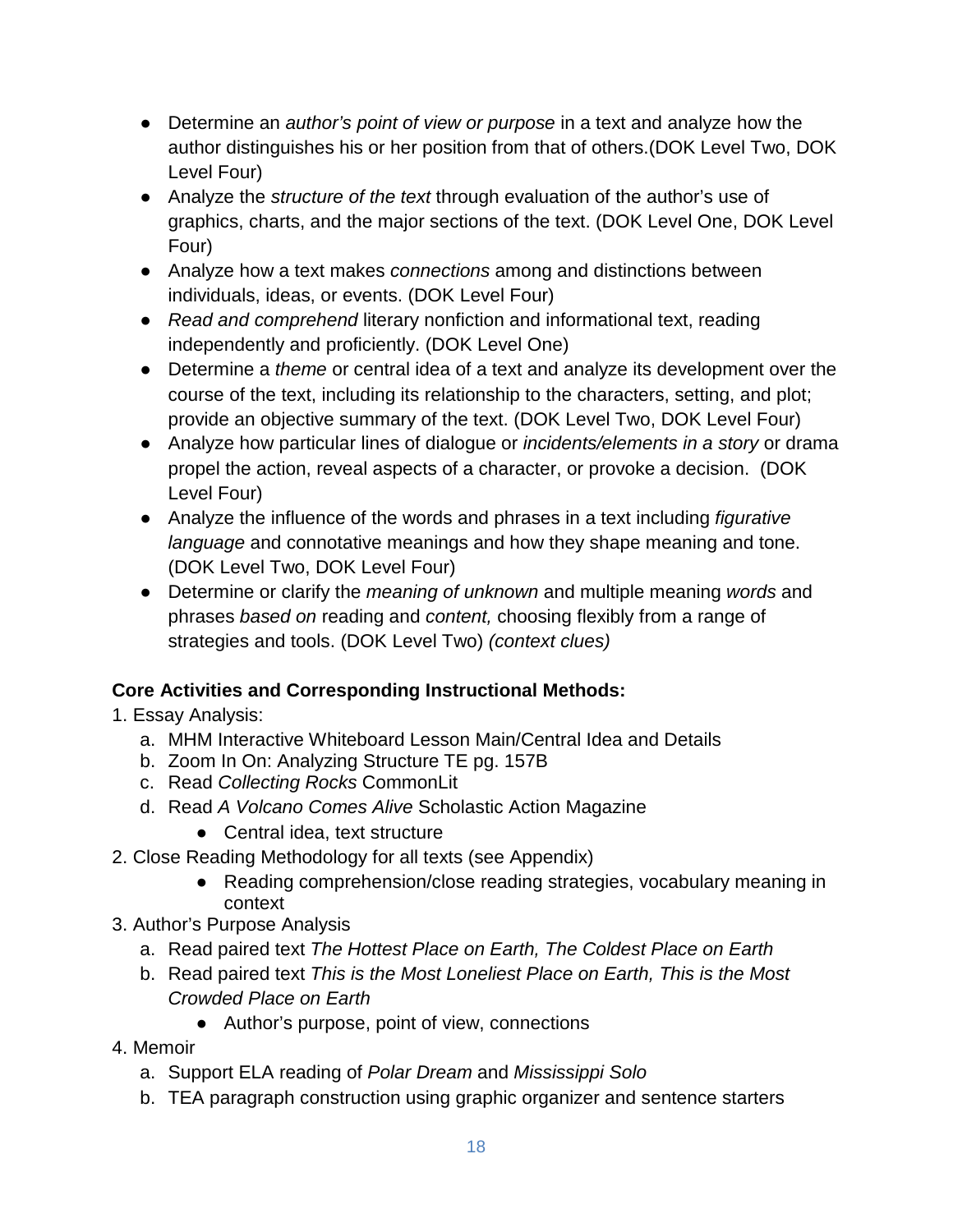- Central idea, author's purpose, text evidence, story elements
- 5. Poetry Analysis
	- a. Reread to understand deeper meaning
	- b. TPCASTT graphic organizer
		- Author's point of view, theme, figurative language

#### 6. PSSA Prep

- a. PDE SAS released items for student analysis and evaluation
- b. CommonLit passages with multiple part questions
- c. Quizlet PSSA terms review
- d. Study Island practice assignments
	- All objectives will be reviewed, focus will be on weaknesses from assessment data

#### **Assessments:**

- **Diagnostic:** RI, STAR, RI WPM, CDT (per district benchmark), prior year's PSSA scores, ELA benchmark/common assessments
- **Formative:** Scholastic Action Magazine Quizzes, Reproducibles
- **Summative:** Study Island Topics, HMH Performance Assessment 7, **CommonLit**
- **Extensions:** Reading projects, enrichment activities
- **Correctives:** Teacher/student conferencing, small group instruction, Study Island additional practice, Common Core Support Coach 7

#### **Materials and Resources:**

- **Collections Performance Assessment, Close Reader**
- **CommonLit**
- **Scholastic Action Magazine**
- **Study Island**
- **Internet**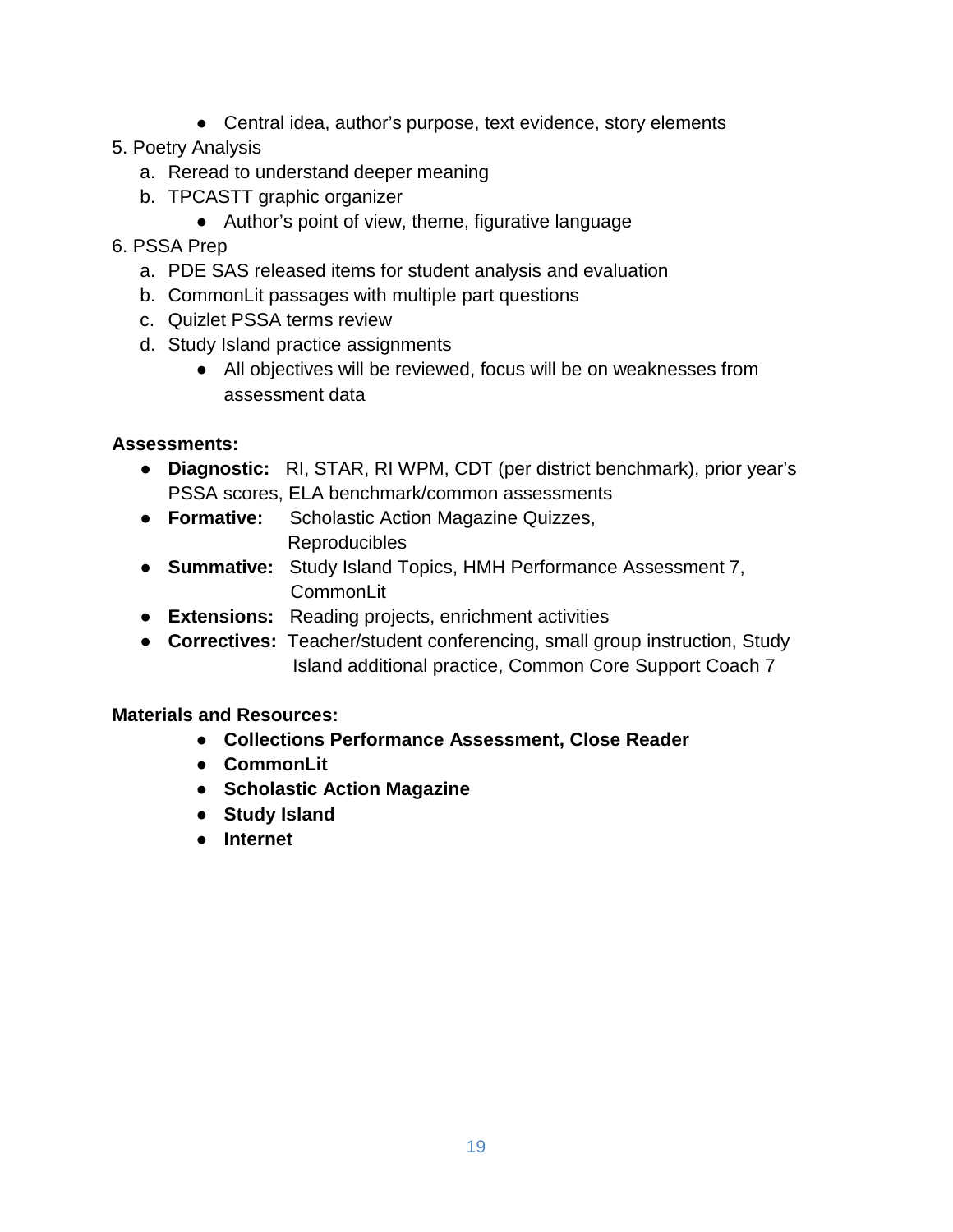**Standard(s):** ELA-CC.1.2.7.A, CC.1.2.7.B, CC. 1.2.7. C, CC.1.2.7.D, CC.1.2.7.E, CC.1.2.7.F, CC.1.2.7.H, CC.1.2.7.I, CC.1.2.7.J, CC.1.2.7.K, CC.1.3.7.A, CC.1.3.7.B, CC.1.3.7.C, CC.1.3.7.D, CC.1.3.7.E, CC.1.3.7.F, CC.1.3.7.G, CC.1.3.7.H, CC.1.4.7.A, CC. 1.4.7.B, CC.1.4.7.C, CC.1.4.7.D, CC.1.4.7.E, CC. 1.4.7.H, CC.1.4.7.I, CC.1.4.7.J, CC.1.4.7.K, CC.1.5.7.A, CC.1.5.7.B, CC.1.5.7.C, CC.1.5.7.D, CC.1.5.7.E, CC.1.5.7.F, CC.1.5.7.G

**Anchor(s):** E07.A-K.1.1.1, E07.A-K.1.1.2, E07.A-K.1.1.3, E07.A-C.2.1.1, E07.A-C.2.1.2, E07.A-C.2.1.3, E07.A-C.3.1.1, E07.B-K.1.1.1, E07.B-K.1.1.2, E07.B-K.1.1.3, E07.B-C.2.1.1, E07.B-C.2.1.2, E07.B-C.2.1.3, E07.E.1.1.1, E07.E.1.1.2, E07.E.1.1.3, E07.E.1.1.4, E07.E.1.1.5, E07.E.1.1.6, E07.B-C.3.1.1,E07.B-C.3.1.2, E07.A-V.4.1.1, E07.A-V.4.1.2, E07.B-V.4.1.1, E07.B-V.4.1.2

#### **[http://www.pdesas.org/Standard/View#](http://www.pdesas.org/Standard/View)**

#### **Concepts:**

- Main idea
- Range of reading
- Vocabulary in context
- Theme
- Literary elements
- Close reading strategies

#### **Competencies:**

- Determine two or more central ideas in a text and analyze their development over the course of the text; provide an objective summary of the text.
- Cite several pieces of textual evidence to support analysis of what the text says explicitly as well as inferences, conclusions, and/or generalizations drawn from the text.
- Analyze the interactions between individuals, events, and ideas in a text.
- Read and comprehend literary nonfiction and informational text, reading independently and proficiently.
- Determine or clarify the meaning of unknown and multiple meaning words and phrases based on reading and content, choosing flexibly from a range of strategies and tools.
- Determine a theme or central idea of a text and analyze its development over the course of the text; provide an objective summary of the text.
- Analyze how particular elements of a story or drama interact and how setting shapes the characters or plot.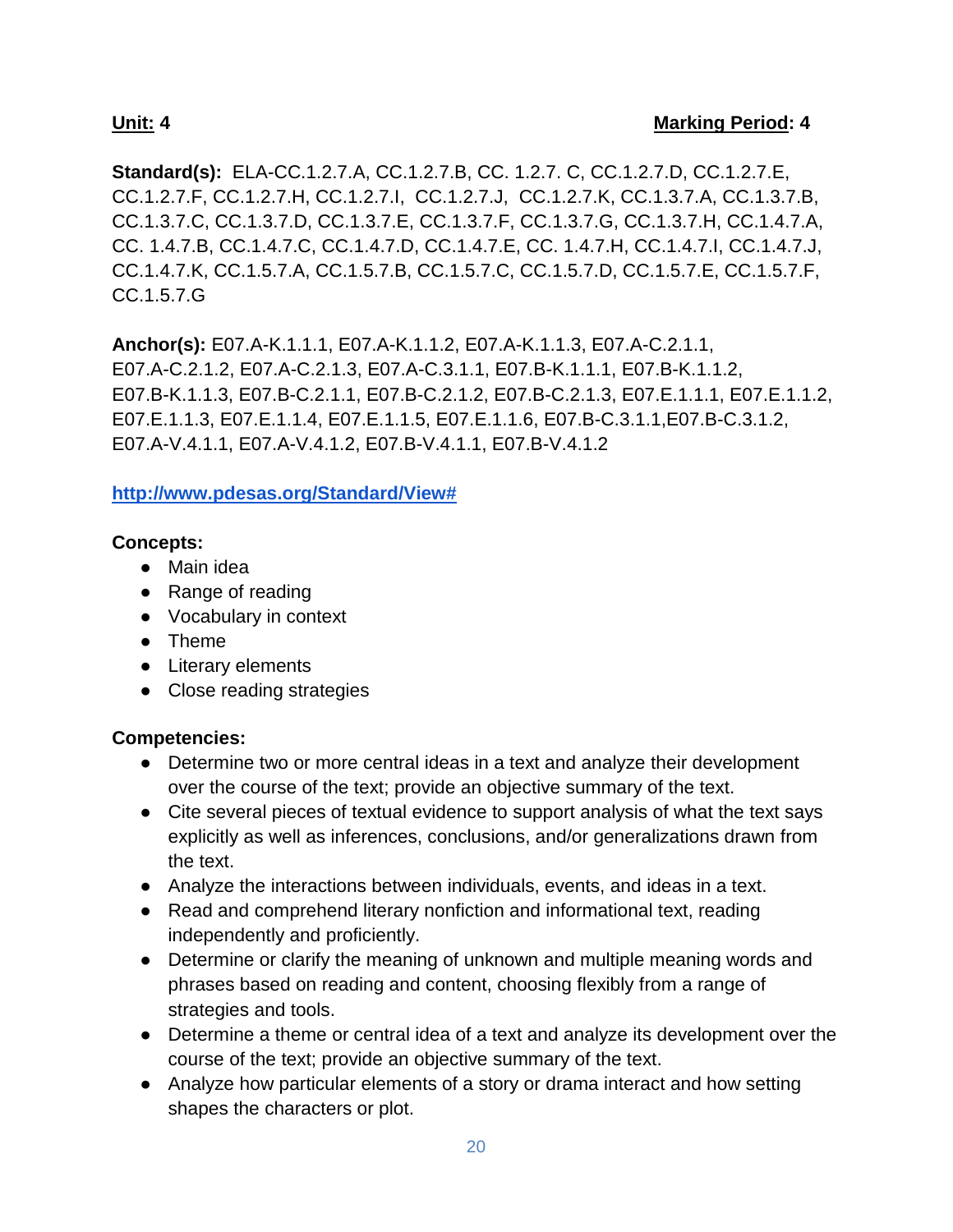**Overview:** Strategic readers derive meaning from informational and literary text by interaction with text before, during and after reading.

#### **Goals:**

Students will:

- Apply reading strategies before, during, and after reading to aid in comprehension of text
- Interact with text before, during, and after reading in order to derive meaning from informational and literary text
- Draw conclusions from text and graphics
- Identify theme
- Identify, analyze, and make inferences about the elements of plot

## **Objectives:**

Students will:

- Determine a *central idea* of a text and analyze its development over the course of the text, including its relationship to supporting ideas; provide an objective summary of the text. (DOK Level Two, DOK Level Four)
- Cite the *textual evidence* that most strongly supports an analysis of what the text says explicitly as well as inferences, conclusions, and/or generalizations drawn from the text. (DOK Level Two, DOK Level Three)
- Analyze how a text makes *connections* among and distinctions between individuals, ideas, or events. (DOK Level Four)
- *Read and comprehend* literary nonfiction and informational text, reading independently and proficiently. (DOK Level One)
- Determine a *theme* or central idea of a text and analyze its development over the course of the text, including its relationship to the characters, setting, and plot; provide an objective summary of the text. (DOK Level Two, DOK Level Four)
- Analyze how particular lines of dialogue or incidents*/elements in a story* or drama propel the action, reveal aspects of a character, or provoke a decision. (DOK Level Four)
- Analyze the influence of the words and phrases in a text including *figurative language* and connotative meanings and how they shape meaning and tone. (DOK Level Two, DOK Level Four)
- Determine or clarify the *meaning of unknown* and multiple meaning *words* and phrases based on content, choosing flexibly from a range of strategies and tools. (DOK Level Two) *(context clues)*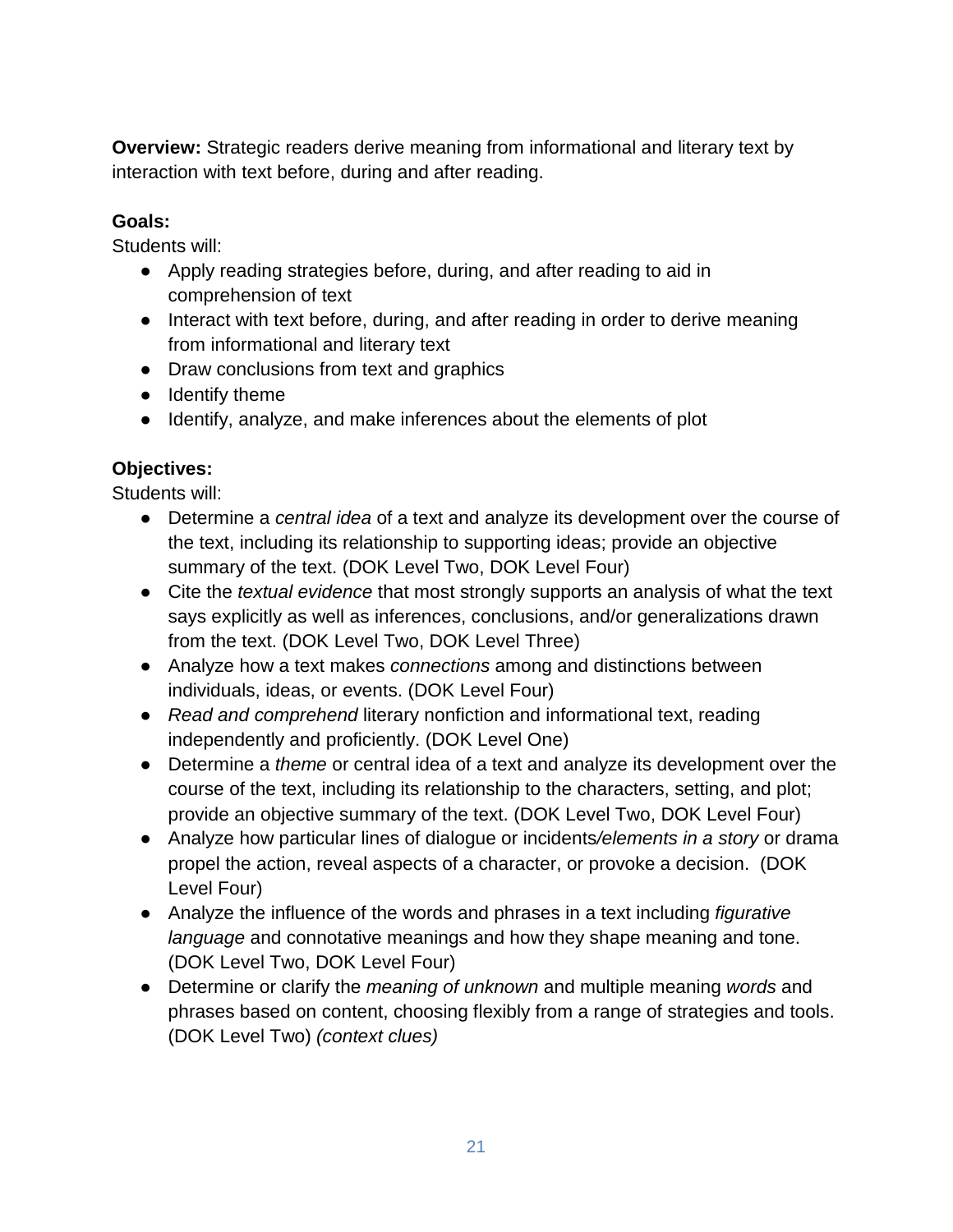### **Core Activities and Corresponding Instructional Methods:**

- 1. Story Analysis
	- a. Either reread *Heartbeat* or choose to read novel excerpts from *Everlost* or *The Outsiders* to analyze plot elements, character traits and character motivation
		- Story elements, theme, connections
- 2. Close Reading Methodology for all texts (see Appendix)
	- Reading comprehension/close reading strategies, vocabulary meaning in context
- 3. Folktale Analysis
	- a. Zoom In On: Analyzing Folktales
	- b. Zoom In On: Building Cultural Knowledge
	- c. Read another folktale to identify elements: CommonLit *The Keys of Destiny*  (Folktale)
	- d. Level Up Tutorial: Making Inferences About Characters
	- e. Performance Task Speaking Activity Textbook pg. 69
		- Theme, story elements, figurative language
- 4. Poem Analysis
	- a. TPCASTT graphic organizer
	- b. Idiom and figurative language practice
		- Theme, figurative language
- 5. Elements of Drama
	- a. Zoom In On: Cultural Knowledge
	- b. Read and view clip of telephone operators at work
		- Central idea, theme, story elements, connections
- 6. TDA Construction
	- a. TEA paragraph graphic organizer and transitional sentence starters
		- Central idea, text evidence
- 7. PSSA Prep
	- a. Review PDE SAS released sample items
	- b. Quizlet PSSA terms
	- c. Practice exercise worksheets
		- All objectives will be reviewed, focus will be on weaknesses from assessment data
- 8. Novel Analysis
	- a. Build background with introductory activities
	- b. Provide reading passport guide and journal response packet
	- c. Engage in collaborative conversations
	- d. Provide discussion questions
	- e. Read *Lives on Hold* and *The Fight for What's Right* Scholastic Action Magazine
		- Story elements, theme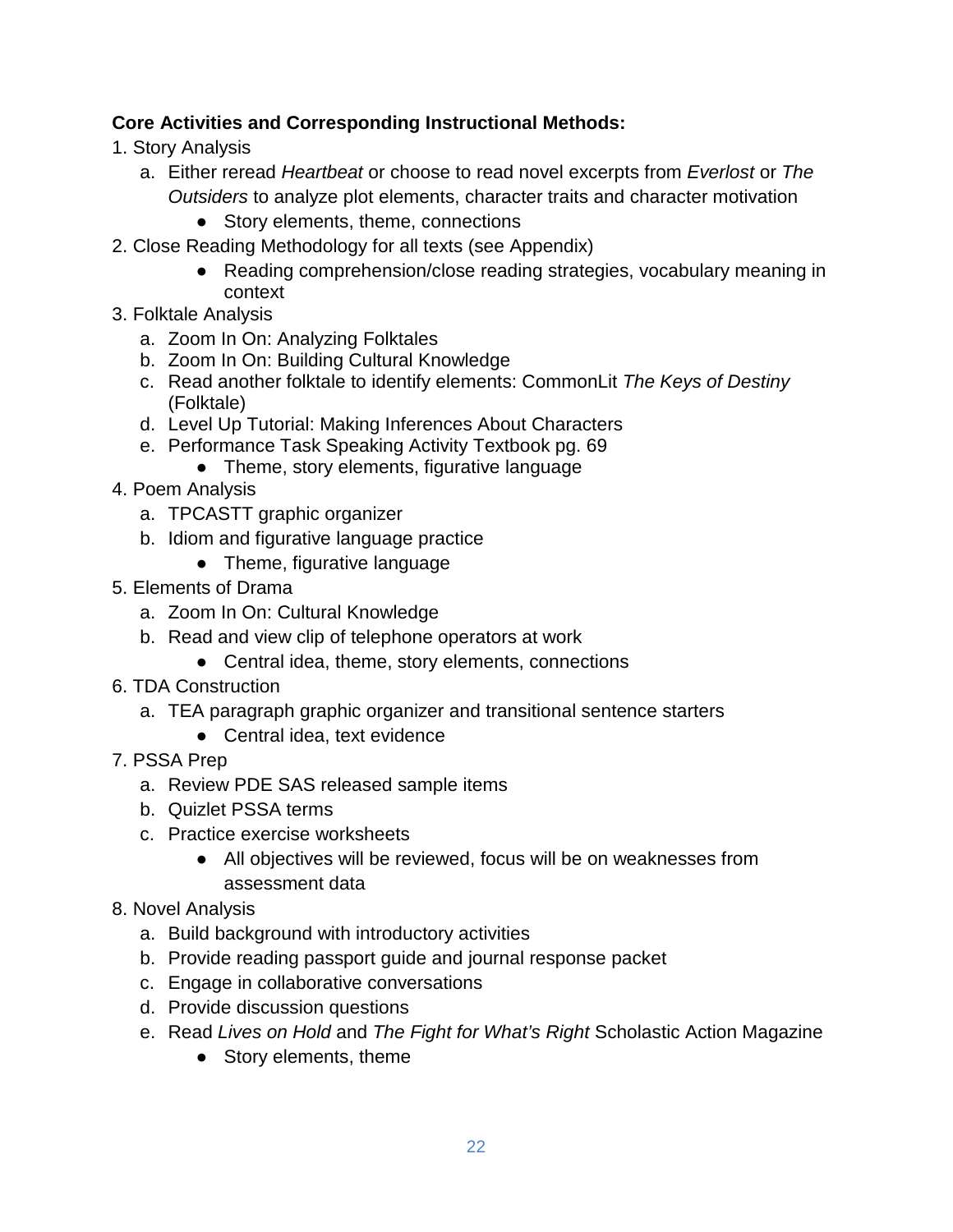#### **Assessments:**

- **Diagnostic:** RI, STAR, RI WPM, CDT (per district benchmark), prior year's PSSA scores
- **Formative:** *Scholastic Action Magazine*, Quizzes, Reproducibles
- **Summative:** Study Island Topics, HMH Performance Assessment 7, CommonLit
- **Extensions:** Reading projects, enrichment activities
- **Correctives:** Teacher/student conferencing, small group instruction, Study Island additional practice, Common Core Support Coach 7

#### **Materials and Resources:**

- **Collections Textbook, Close Reader, Performance Assessment**
- **CommonLit**
- **Novel**
- **Scholastic Action Magazine**
- **Study Island**
- **Internet**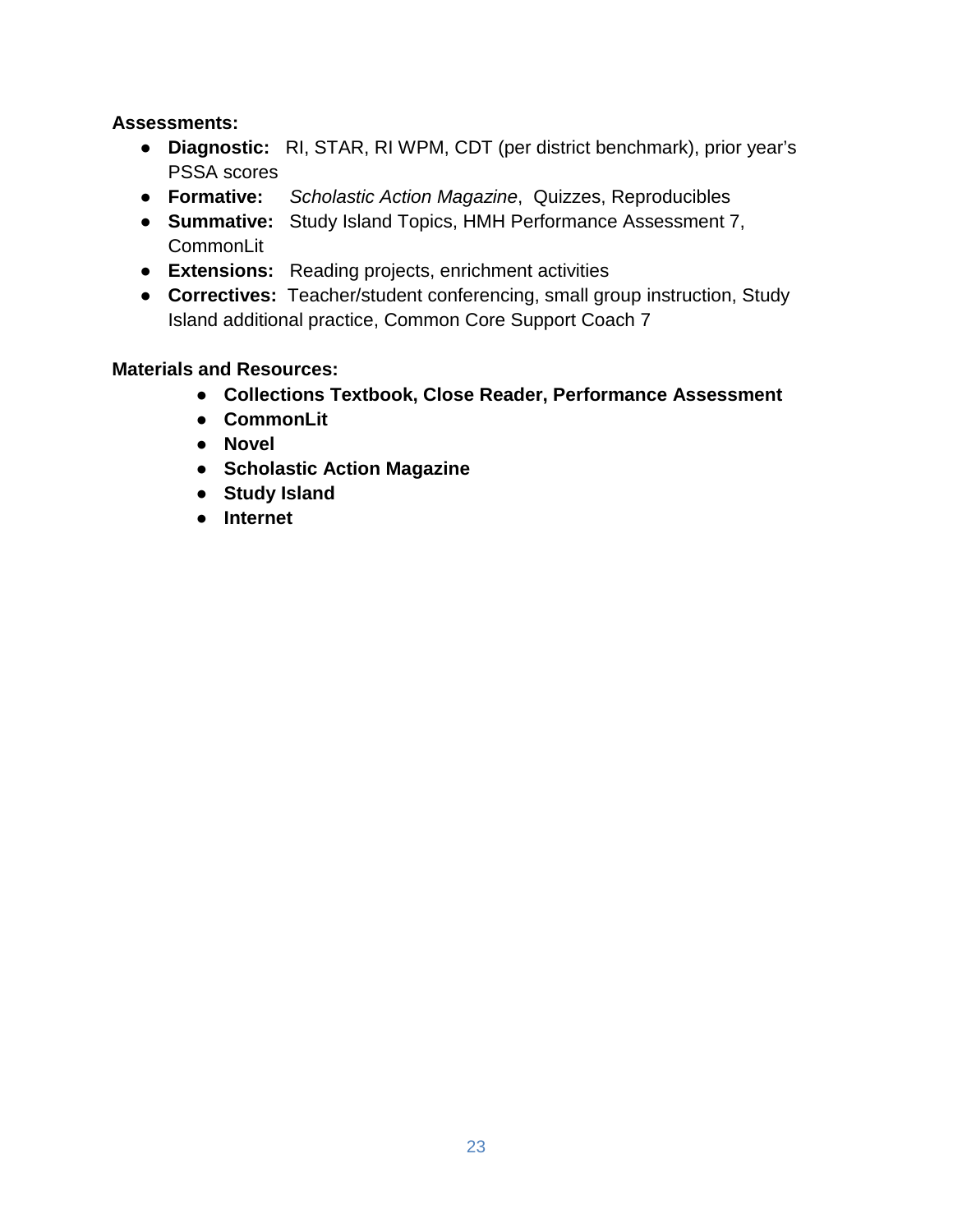# **Primary Textbook(s) Used for this Course of Instruction**

Name of Textbook: Collections Grade 7 Textbook ISBN #: 978-0-544-56950-8 Textbook Publisher & Year of Publication: Houghton Mifflin Harcourt Publishing Company, 2017 Curriculum Textbook is utilized in: Middle School Literacy and English Language Arts Grade 7

Name of Textbook: Collections Close Reader Grade 7 Textbook ISBN #: 978-0-544-09076-7 Textbook Publisher & Year of Publication: Houghton Mifflin Harcourt Publishing Company, 2017 Curriculum Textbook is utilized in: Middle School Literacy and English Language Arts Grade 7

Name of Textbook: Performance Assessment 7 Textbook ISBN #: 978-0-544-56934-8 Textbook Publisher & Year of Publication: 2017 Houghton Mifflin Harcourt Curriculum Textbook is utilized in Middle School Literacy and English Language Arts Grade 7

Name of Textbook: *Tangerine* by Edward Bloor Textbook ISBN #:978-0152057800 Textbook Publisher & Year of Publication: 2006 Houghton Mifflin Harcourt Curriculum Textbook is utilized in: Middle School Literacy and English Language Arts Grade 7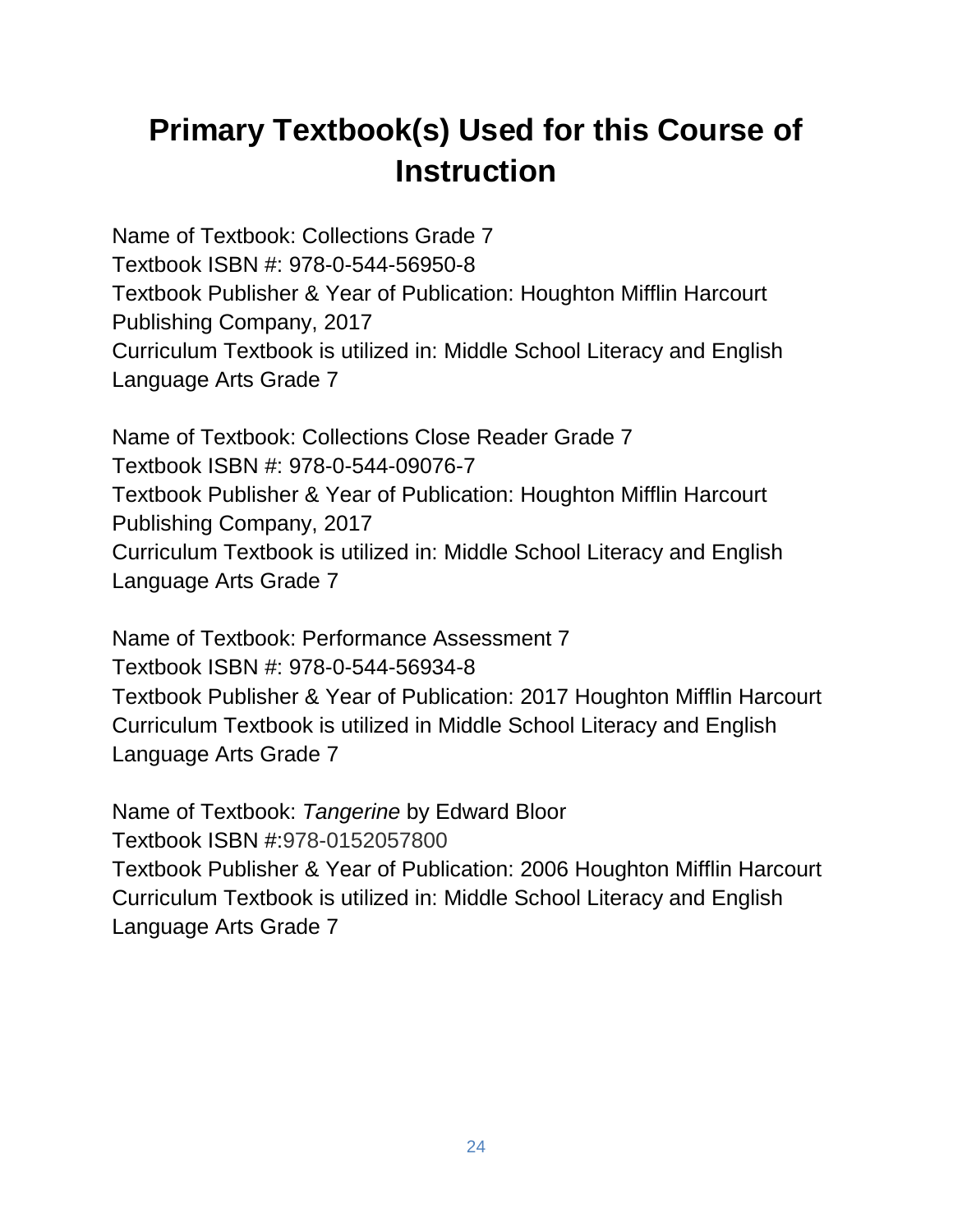Name of Textbook: *Esperanza Rising* by Pam Munoz Ryan Textbook ISBN #: 978-0030663512 Textbook Publisher & Year of Publication: Houghton Mifflin Harcourt, 2002 Curriculum Textbook is utilized in Middle School Literacy and English Language Arts Grade 7

Name of Textbook: *Everlost* by Neal Shusterman Textbook ISBN #: 978-0-689-87237-2 Textbook Publisher & Year of Publication: Simon and Schuster 2006 Curriculum Textbook is utilized in Middle School Literacy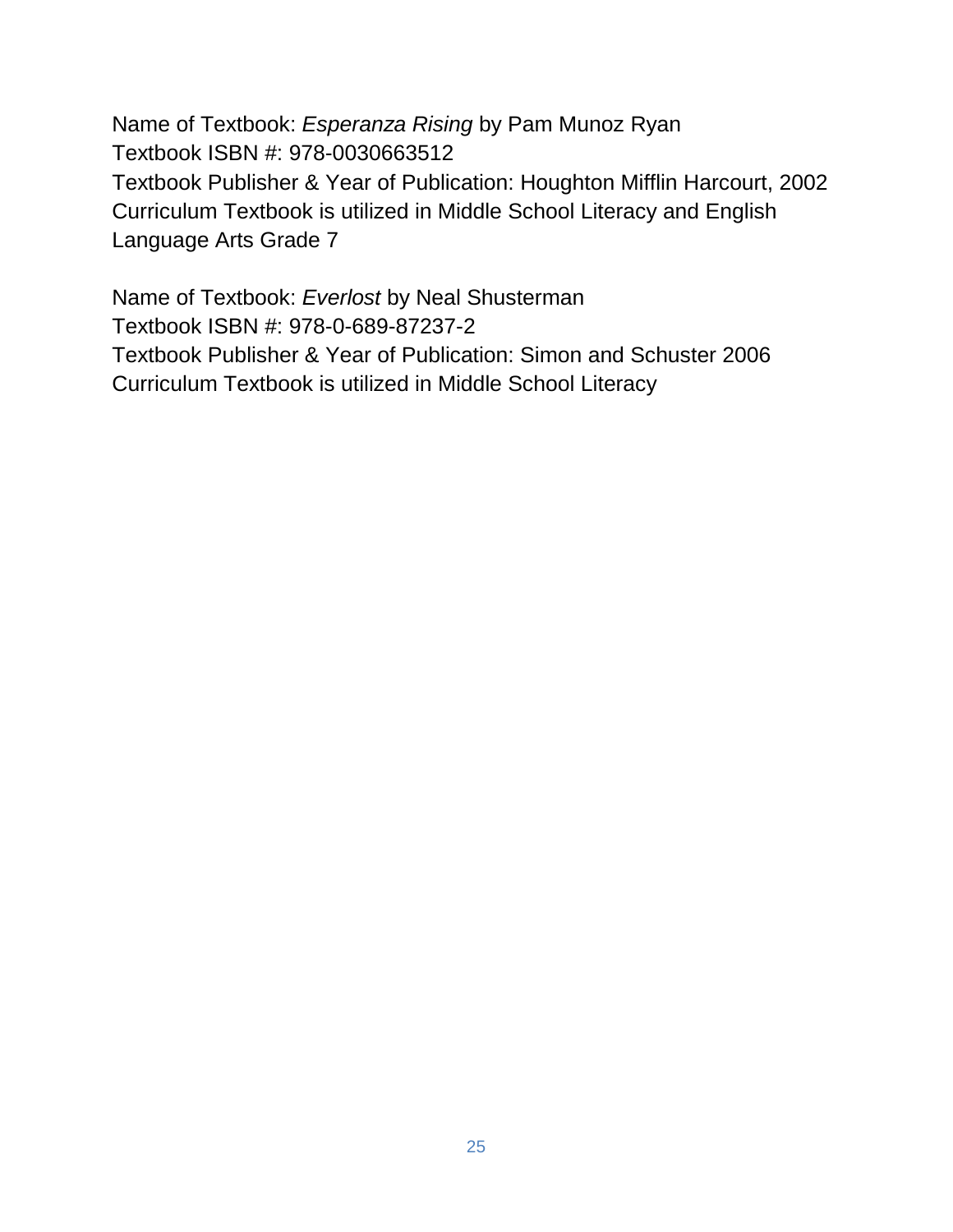# **Appendix**

**Close Reading Methodology:**

- **1. Before-Reading Comprehension Strategies**
	- **a. Previewing text using text features**
	- **b. Making predictions**
		- **1. Double-entry prediction journal**
		- **2. Anticipation guide**
	- **c. Questioning text using text features**
		- **1. QUiP graphic organizer**
		- **2. Post-it notes**
		- **3. Graphic organizers**
	- **d. Activating prior knowledge/building content knowledge**
		- **1. Brainstorm- list, group, label**
		- **2. Graphic organizers**
		- **3. Anticipation guide**
	- **e. Setting a purpose for reading**
	- **f. Discussion of genre**
- **2. Close Reading Comprehension Strategies**
	- **a. Revisit predictions to confirm or revise**
	- **b. View questions to answer or edit; add important details**
	- **c. Make and list any of three types of connections while reading (Connections graphic organizer)**
	- **d. INSERT annotation guide**
	- **e. Determine the author's purpose, author's point of view, and word choice**
	- **f. Make inferences, draw conclusions (Inferences graphic organizer)**
	- **g. Identify text structure and analyze how structure relates to author's purpose**
- **3. After-Reading Comprehension Strategies**
	- **a. Reread**
	- **b. Paraphrase/summarize**
	- **c. Identify explicit central idea or generate implicit central idea from compiled key details**
	- **d. Synthesize and make meaning from annotations**
	- **e. Make inferences, draw conclusions, make generalizations**
	- **f. Recognize cause-effect relationships**
	- **g. Identify literary elements**
	- **h. Identify and evaluate text evidence**
	- **i. Recognize how author supports key points**